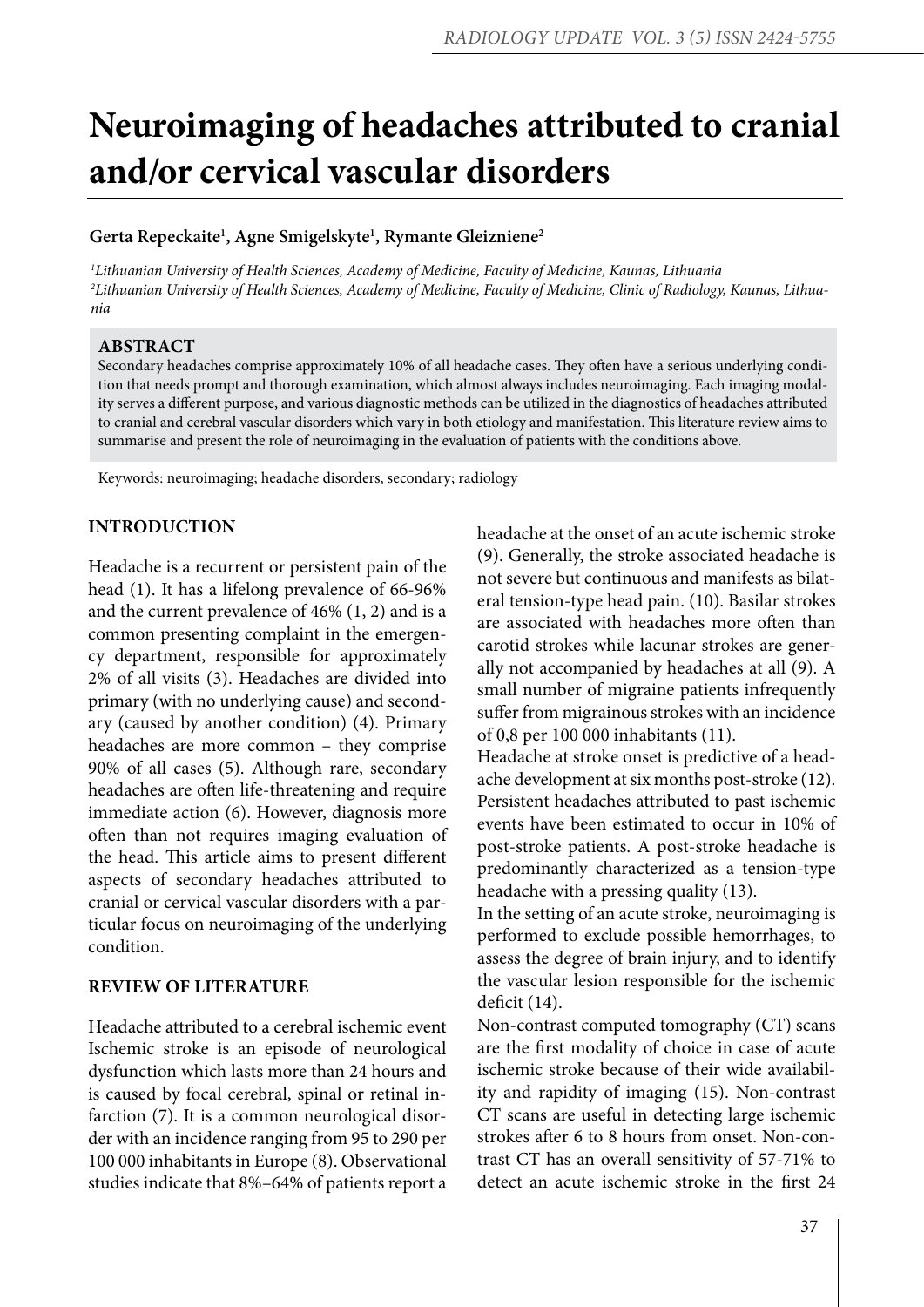hours but only 12% in the first 3 hours (16, 17). Early non-contrast CT findings include hypoattenuation in the territory of the middle cerebral artery, hypodensity of the lentiform nucleus, cortical sulcal effacement, focal parenchymal hypoattenuation, loss of the insular ribbon or obscuration of the Sylvian fissure, hyperattenuation of large vessels, loss of gray and white matter differentiation in the basal ganglia (14).

Alberta Stroke Program Early CT Score (AS-PECTS) method assists in evaluating early ischemic changes in CT scans. ASPECTS is a scoring system of 10 points and can be applied only to the territory of the middle cerebral artery (18, 19).

CT angiography (CTA) provides the means to rapidly and noninvasively evaluate the intracranial and extracranial vasculature in stroke patients, thus providing valuable information about the presence of vessel occlusion or stenosis (20). CTA has a sensitivity of 92-100% and specificity of 82-100% for the detection of intracranial large vessel occlusion and stenosis (21). A noninvasive intracranial vascular study is a must before endovascular therapy (15, 20).

Magnetic Resonance Imaging (MRI) is superior to CT in detecting hyperacute stroke (14). Fluid attenuation inversion recovery (FLAIR) and T2 weighted (T2W) sequences become positive within the first 3 to 8 hours after an acute arterial occlusion. The MRI signs of acute ischemic stroke include increased brain signal intensity, swollen cortical gyri, and increased signal intensity in the lumen of vessels (16). Diffusion-weighted imaging (DWI) is a form of MRI that is capable of detecting brain tissue damage during the first 3 to 30 minutes of ischemia, making it the most sensitive early neuroimaging technique in the setting of an acute ischemic stroke (Figure 1) (23).

A transient ischemic attack is a temporary episode (less than 24 hours in duration) of neurological dysfunction caused by focal brain, spinal, or retinal ischemia without any evidence of acute infarction (7). Headache is rarely a prominent symptom of a transient ischemic attack – its frequency varies between 16 and 36% (24). In the case of transient ischemic attack, head CT or MRI must be performed to exclude infarction. DWI can be used to distinguishing brain, spinal, or retinal ischemia from an acute infarction (25).

# **HEADACHE ATTRIBUTED TO NON-TRAU-MATIC INTRACRANIAL HEMORRHAGE**

Headache attributed to non-traumatic intracerebral hemorrhage (ICH)

Intracerebral hemorrhage (ICH) is defined as haemorrhage into the brain parenchyma and occurs with the incidence of approximately 25 cases for every 100 000 inhabitants annually (26). Non-traumatic or spontaneous ICH is caused by a variety of aetiologies, the most common reasons being hypertensive or amyloid angiopathy (27). Headache is one of the most prevalent symptoms of ICH (28). The manifestation of the headache does not depend on the cause and is usually gradual (29); however, it may also manifest as a thunderclap headache (30). Other common symptoms include nausea, vomiting, focal neurological deficit symptoms, deteriorating consciousness, etc. (31).

Since clinical presentation is not sufficient for the differentiation between ischemic and hemorrhagic focal neurological symptom origins, imaging modalities are imperative. The gold standard for acute hemorrhage detection is non-contrast CT or gradient recalled echo (GE) and T2\*-susceptibility-weighted MRI (31, 32). CT scan findings assist with clinical decisions by evaluating hematoma volume and predicting the upcoming 30-day mortality (34). Contrast-enhanced CT and CTA may be useful in assessing the risk of hematoma expansion by detecting focal areas of contrast within the hematoma (known as the spot sign) (35–37) or a large number of cerebral microbleeds (38).

In the setting of ICH, CT is inferior to other imaging modalities, such as MRI and angiography, especially sometime after the onset. Nonetheless, as mentioned previously in this review, in emergency diagnostics, CT is the preferred imaging modality for its availability, cost-effectiveness, and rapidity. CT angiography/venography (CTA/CTV), and contrast-enhanced MRI or MR angiography/venography (MRA/MRV) are informative when there is suspicion of an underlying structural lesion (39). Detected hyperin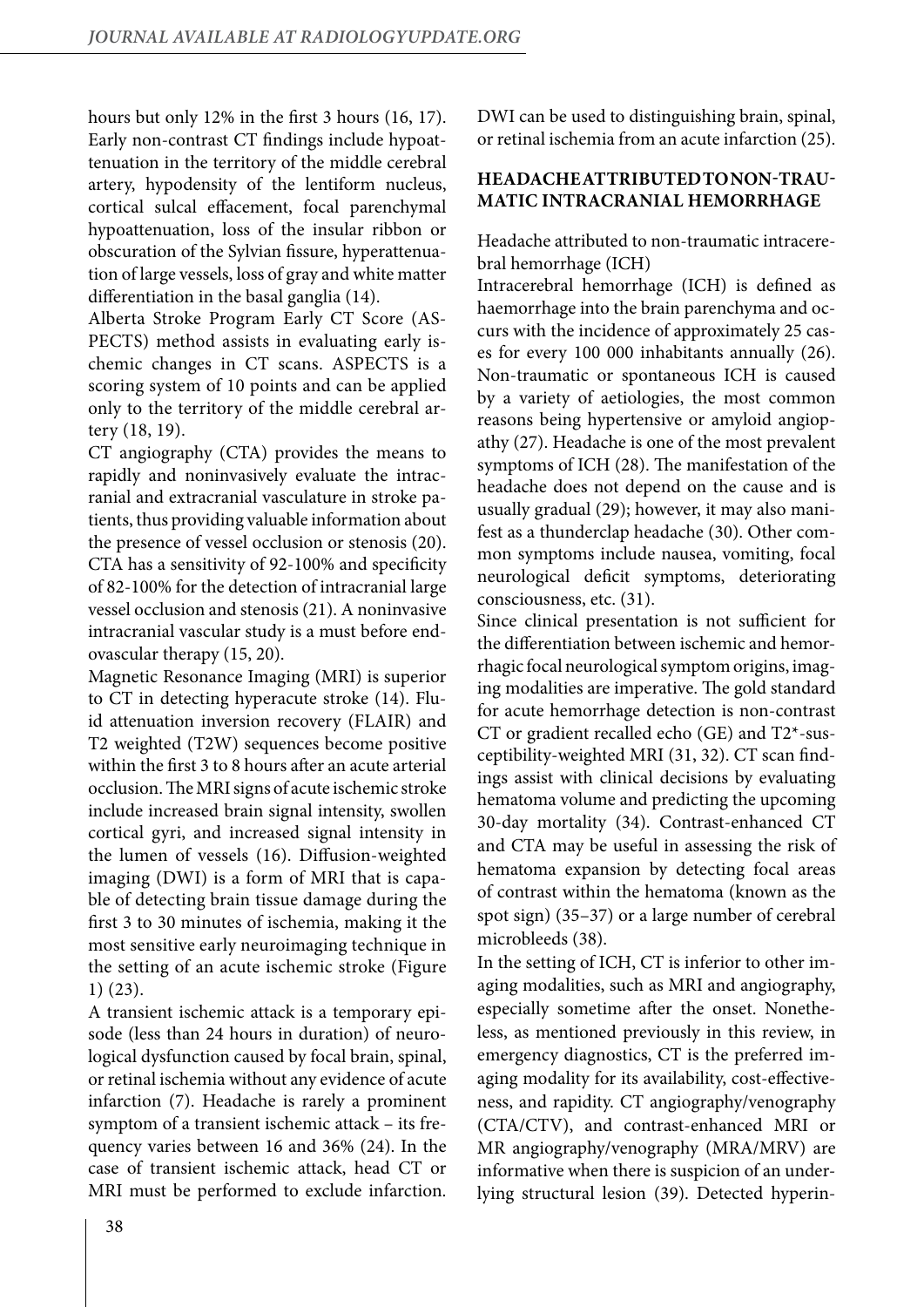tense lesions in DWI indicate acute or subacute ICH (Figure 2) (40). MRI and MRA are far more sensitive when diagnosing older hemorrhages, secondary (primarily structural) causes, such as arteriovenous malformations, tumors, and cerebral venous thrombosis (27, 31, 32, 40).

Headache attributed to non-traumatic subarachnoid hemorrhage (SAH)

1% of all emergency room visitors suffering from headaches are diagnosed with subarachnoid hemorrhage (SAH) (3). SAH is defined as hemorrhaging into the cerebrospinal fluid (CSF) due to corticomeningeal vessel rupture and occurs in approximately 8 out of 100 000 people per year (42). Multiple underlying conditions may be responsible for the development of SAH: various vascular disorders, traumas, blood dyscrasias, etc. (43) Common SAH manifestations include a sudden severe thunderclap headache which can be the only manifestation of the condition (43, 44). Additional symptoms involve changes in consciousness, neurological deficits, seizures, vomiting, and neck stiffness (46). Due to its high prevalence, neuroimaging in the setting of SAH is a widely researched topic. However, currently, there is a significant disparity in opinions concerning the diagnostic protocols (47).

The most common clinical practice is to perform a non-contrast CT scan, followed by lumbar puncture (LP) if the head CT scan is non-diagnostic (48). This protocol is still considered to have the highest sensitivity, while MRI/MRA and CT/CTA are alternative imaging modality protocols, useful in cases where CT/LP is contraindicated or hazardous (49). Furthermore, CT has lower sensitivity when diagnosing SAH in the posterior fossa, in patients without focal neurological abnormalities, and cases of small hemorrhaging volumes (50). Current data suggest that MRI FLAIR sequence is more sensitive than or equal to CT when detecting acute or subacute SAH (42, 50–52) and additional scanning protocols may be useful when diagnosing an underlying condition (54). Nonetheless, negative MRI would still require a follow-up LP (55).

LP is an invasive procedure, which prompts an effort to find a similar or even more sensitive diagnostic tool. It has been hypothesized that CTA could replace LP in the SAH diagnostics as a non-invasive and thus safer procedure with relatively high sensitivity (42). However, data from the recent studies suggest that it would not be an optimal approach seeing as asymptomatic aneurysms could be unnecessarily diagnosed and the imaging modality comes with unwarranted radiation exposure as well as considerable expenses (41, 55, 56). On the other hand, modern third-generation cranial CT scans performed within the first 6 hours of headache onset and evaluated by a qualified radiologist have incredibly high specificity and sensitivity (100% each), which warrants the elimination of a follow-up tool altogether (58–60). This suggests that improved CT scanning protocols negate LP necessity and dangers, which occur due to having a higher probability of complications than of diagnosis (61–63). However, the 6-hour CT diagnostic sensitivity applies only to the patients that have no focal neurological abnormalities or changes in consciousness (64) and CT sensitivity drops to 50% at seven days. Meanwhile, LP is diagnostic from 12 hours post-ictus and up to two weeks after the onset (65).

Once a diagnosis has been established, further imaging modalities are required to determine the cause.

# **HEADACHE ATTRIBUTED TO NON-TRAUMATIC ACUTE SUBDURAL HEMORRHAGE (ASDH)**

Acute subdural hemorrhage (ASDH) is defined as acute bleeding between the dura and arachnoid membranes usually due to damage to the bridging veins (66). Spontaneous ASDH is less common than traumatic subdural hemorrhages, however, it is more dangerous due to higher mortality (67). Non-traumatic ASDH may be caused by multiple conditions, such as impaired hemostasis, cerebral aneurysms, ruptured cortical artery, arteriovenous malformations, neoplasms, hypertensive cerebral hemorrhage, intracranial hypotension, Cerebral Amyloid Angiopathy (CAA), and acquired immune deficiency syndrome (68). The headache manifests suddenly in accordance with the site of hemorrhaging and peaks in seconds or minutes, typically just before the focal neurological symptoms (30).

Non-contrast CT is integral in both initial clinical decision making and as a follow up (67). The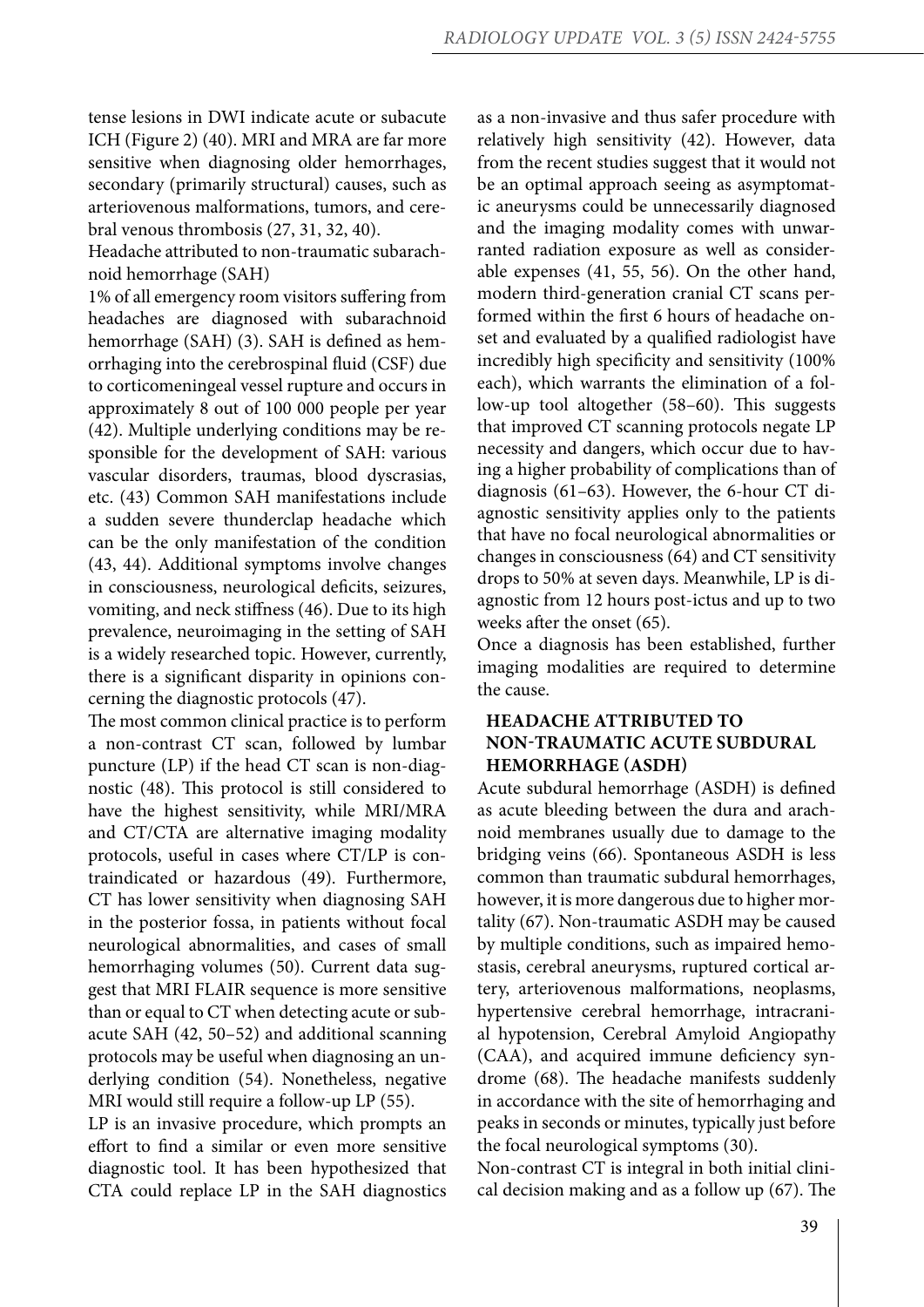main feature of ASDH as seen on a CT scan is usually a hyperdense and sometimes mixed appearance of the subdural space (69). MRI is more sensitive when diagnosing extremely thin, hemispheric or tentorial subdural hemorrhages (70). Imaging parameters, evaluated in the setting of ASDH are age or thickness of the hemorrhage, midline shift, presence of blood in the basal cisterns, ventricle obstruction. Additionally, underlying conditions may be visualized using CT, MRI, CTA, MRA and other imaging modalities (66). For example, vascular imaging of the head is advisable in patients with spontaneous ASDH without coagulopathy, due to the possibility of a ruptured cranial aneurysm (71–76).

Persistent headache following non-traumatic ICH, SAH, ASDH

Headaches that persist more than three months after a non-traumatic intracranial hemorrhage have no specific imaging characteristics and thus are not described in this review.

## **HEADACHE ATTRIBUTED TO UNRUP-TURED VASCULAR MALFORMATION**

## **HEADACHE ATTRIBUTED TO UNRUP-TURED SACCULAR ANEURYSM**

An unruptured intracranial saccular aneurysm is a protrusion from a cerebral artery that consists of a damaged or absent tunica media and an internal elastic lamina (77). It occurs in 1-2% of the population (78). Sometimes unruptured intracranial aneurysms manifest as a thunderclap headache, loss of visual acuity or palsy of the 3rd cranial nerve but usually, they are asymptomatic (64, 77). Therefore, an unruptured aneurysm is often an incidental radiological finding. Aneurysms of 3 mm or larger can be identified on CT (79), but CTA is frequently required to clarify the diagnosis. CTA has specificity rates of 96–98% (90–94% for aneurysms smaller than 3 mm and up to 100% for aneurysms larger than 4 mm) and sensitivity rates of 96–98% for the detection of an intracranial unruptured saccular aneurysm (79, 80). The majority of saccular aneurysms are found around the anterior and posterior communicating arteries, the bifurcation of the middle cerebral artery, the internal carotid artery, the basilar artery, the superior cerebellar

artery and the posterior inferior cerebellar artery (64, 76). Just like CT, MRI has a somewhat limited role in detecting an unruptured saccular aneurysm. However, three-dimensional time-offlight MRA with volume rendering at 3.0 Tesla has a sensitivity of 99% and specificity of 97% which is irrespective of aneurysm size (81, 82). Digital subtraction angiography is indicated in the case of negative CTA/MRA or before surgical or endovascular treatment to evaluate adjacent structures and blood flow patterns (Figure 3) (84).

## **HEADACHE ATTRIBUTED TO ARTERI-OVENOUS MALFORMATION**

Arteriovenous malformation (AVM) is a congenital disorder of the brain or spinal cord characterized by an abnormal tangle of arteries and veins with varying amounts of fistulas (85). Brain AVMs have a prevalence of 18 per 100 000 inhabitants (86). Presenting symptoms of AVM are intracranial bleeding, headache, seizures, and focal neurological deficits (85). Signs of AVM on non-contrast CT include a usually hyperdense nidus with enlarged draining veins in the periphery of the brain parenchyma. CTA may improve the sensitivity of CT to identify brain AVMs. (87). Signs of AVM on MRI include the nidus, feeding arteries, and draining veins that demonstrate flow void and can be seen on conventional sequences (65), while MRA may help confirm the more subtle AVMs (Figure 4) (88). The diagnosis of AVM is confirmed by cerebral angiography (87).

## **HEADACHE ATTRIBUTED TO DURAL ARTERIOVENOUS FISTULA**

Dural arteriovenous fistula (DAVF) is an abnormal connection between meningeal arteries and dural venous sinuses or subarachnoid veins (89). It has a detection rate of 0.16-0.29 per 100 000 inhabitants each year (90). DAVF frequently presents as painful pulsatile tinnitus or a headache with other symptoms of intracranial hypertension (91). A diagnostic evaluation usually starts with head non-contrast CT or MRI (92). CTA and MRA characterize the feeding arteries, early dural sinus opacification, and prominent draining veins (89). The diagnosis is confirmed with digital subtraction angiography which remains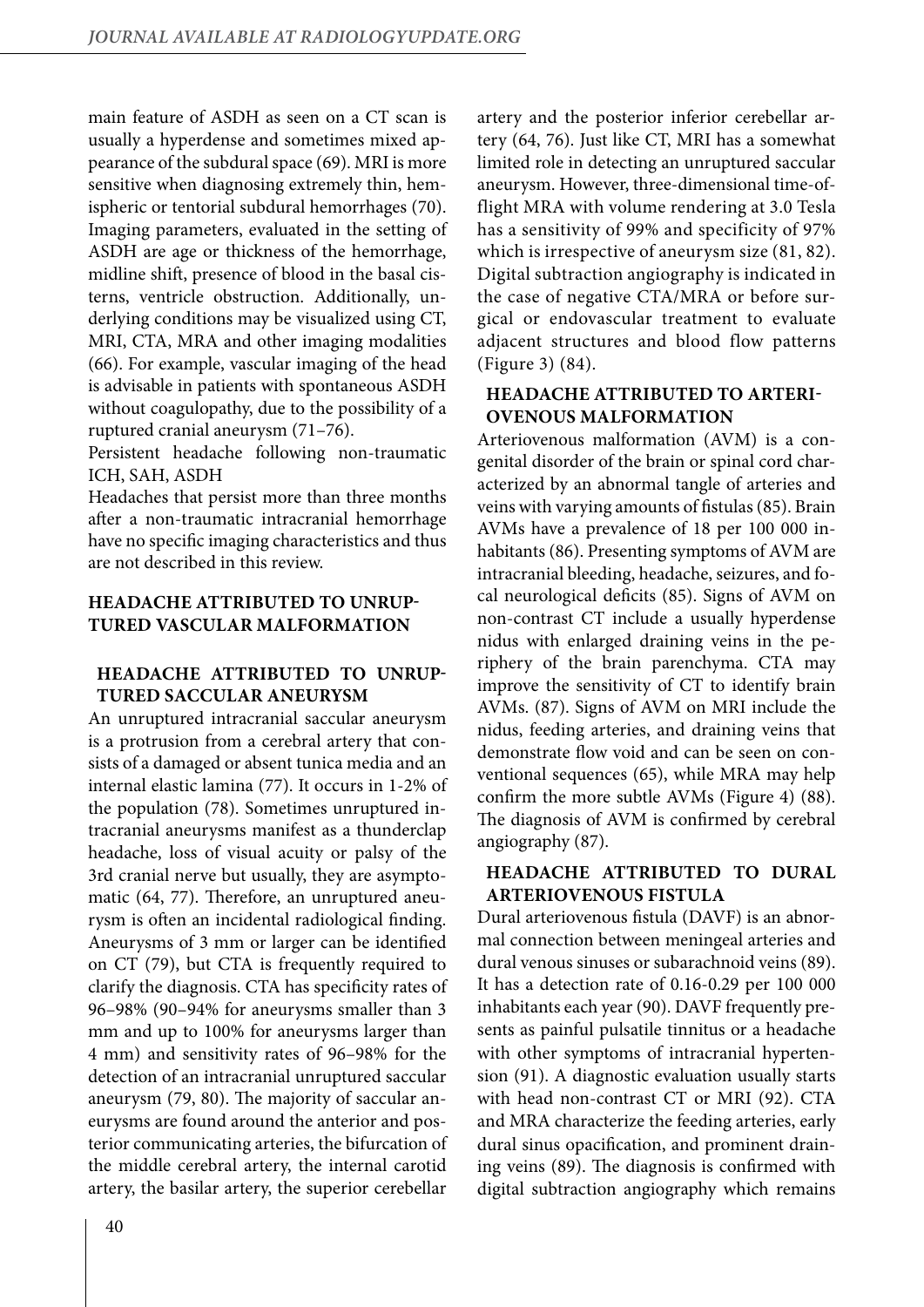the gold standard in the case of DAVFs (64, 93). Headache attributed to cavernous angioma Cavernous angioma occurs in 0.4 – 0.8% of the population and is described as a vascular malformation of the brain and spinal cord characterized by a lack of tight junctions between the lining endothelial cells of pathologically dilated blood vessels and slow blood flow within the pathological structure (94). Some cavernous angiomas may trigger cluster headache-like, SUNCT-like (short-lasting unilateral neuralgiform headache with conjunctival injection and tearing) or migraine-like attacks. The location of the headache typically coincides with the site of the cavernous angioma (30). The primary imaging modality for cavernous angiomas is MRI. The most common finding is a reticulated lesion with mixed signal intensities (Figure 5) (95).

# **HEADACHE ATTRIBUTED TO ENCEPH-ALOTRIGEMINAL OR LEPTOMENINGE-AL ANGIOMATOSIS (STURGE-WEBER SYNDROME)**

Encephalotrigeminal or leptomeningeal angiomatosis (Sturge-Weber syndrome) is a congenital vascular disorder characterized by a capillary or capillary-venous malformation of the face, brain, and eye (96). It occurs in approximately 1 in every 20 000 – 50 000 newborns (97). Encephalotrigeminal or leptomeningeal angiomatosis may cause migraine attacks with long motor auras (30). Other symptoms include port wine stain on the face, seizures, hemiparesis, visual disorders, behavioral problems, and mental retardation (98). The primary neuroimaging technique for the diagnosis of this disorder is brain MRI with gadolinium contrast (96). Pia and cortical enhancement are usual signs of Sturge-Weber syndrome on MRI (99). CT is less useful but may detect brain calcification and atrophy (98). Angiography can reveal the lack of superficial cortical veins and tortuous veins near the vein of Galen (98). Positron Emission Tomography (PET) or Single Photon Emission Computed Tomography (SPECT) are rarely used in diagnosing Sturge-Weber syndrome, but abnormal glucose metabolism and cerebral perfusion may be detected before the presence of clinical symptoms (Figure 6) (98).

#### **HEADACHE ATTRIBUTED TO ARTERITIS**

The current gold standard for diagnosing various forms of arteritis is a vessel biopsy. However, neuroimaging plays a major role in screening and with increasing improvements may rival the sensitivity and specificity even of the aforementioned invasive procedure.

# **HEADACHE ATTRIBUTED TO GIANT CELL ARTERITIS**

Giant cell arteritis (GCA) is a granulomatous vasculitis of medium and large arteries (100). This idiopathic and chronic condition occurs in people older than 50 years with an incidence ranging from 6,9 to 32,4 per 100 000 inhabitants (101). Headache is a presenting symptom in two-thirds of GCA patients, but it has no specific characteristics apart from the occasional complaint of scalp tenderness to touch (102). Other symptoms of GCA include fever, fatigue, weight loss, jaw claudication, and vision loss (103).

Temporal artery biopsy is the gold standard for establishing the diagnosis of GCA. However, it might not be necessary in case of typical symptoms and specific ultrasound or MRI findings (104). Colour duplex ultrasonography of the temporal arteries remains an important and widely available imaging modality of GCA. The halo sign (dark, hypoechoic circumferential wall thickening) is highly sensitive and specific to GCA (102). Meanwhile, MRI and MRA enable the evaluation of vessel wall inflammation. The sensitivity and specificity of MRI for GCA ranges from 68% to 89% and from 73% to 97% respectively (104). MRA can detect an irregular outline and diameter changes of the arteries wall (101). In cases of GCA, CT is useful when diagnosing concentric mural thickening which continues over long segments and indicates vessel inflammation, while CT angiography is more suitable in the assessment of stenotic and aneurysmal lesions of arteries that develop as complications (105). Further detection of inflammatory changes in the blood vessels can be achieved through 18F-FDG-PET (often combined with CT) based on the uptake of the radioligand. However, in comparison to MRI, this diagnostic method has lower sensitivity and specificity (77% and 66% accordingly) (106, 108).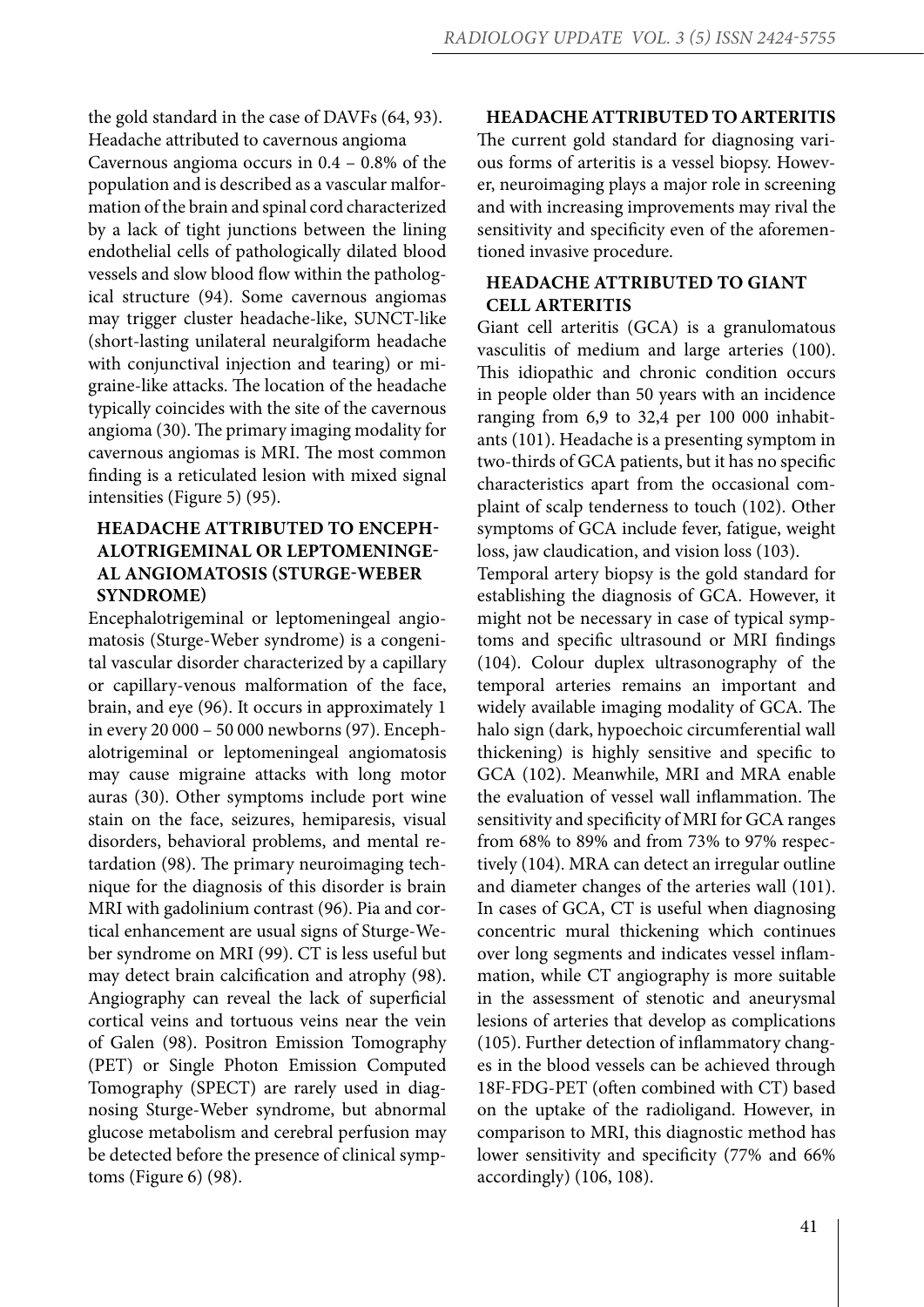# **HEADACHE ATTRIBUTED TO PRIMARY OR SECONDARY ANGIITIS OF THE CEN-TRAL NERVOUS SYSTEM (PACNS AND SACNS)**

Angiitis of the central nervous system (CNS) refers to a broad spectrum of diseases that result in inflammation and destruction of arteries and veins of the brain, spinal cord, and meninges. Inflammation typically causes medium or small brain blood vessels to become narrowed, occluded, and thrombosed, which results in brain tissue ischemia and necrosis (17). Angiitis of the CNS could be either primary (confined to the CNS) or secondary (part of a multisystem inflammatory disease) (107). PANCS is a rare disease with an incidence of 2.4 per 1 million inhabitants (108). Headache is the dominant symptom of both primary and secondary types of angiitis. Typically it is subacute, insidious, and diffuse but may present in a variety of other characteristics. However, a thunderclap headache should raise suspicion of a reversible cerebral vasoconstriction syndrome which often mimics PACNS (109). Other symptoms of angiitis of the CNS include cognitive impairment, focal deficits, seizures, cranial nerve involvement, myelopathy, and ataxia. Weight loss, fever, or the involvement of visceral organs are usually signs of systemic vasculitis (110). Conventional cerebral angiography is often considered to be the radiological gold standard for the diagnosis of PACNS/SACNS. The typical angiographic finding is defined as beading (alternating areas of stenosis and dilatation) (110). However, some studies have shown that the sensitivity and specificity of cerebral angiography for PACNS might be as low as 70% and 30% respectively (109).

In comparison, MRI has a high sensitivity of 90- 100% for diagnosing PACNS but a low specificity. Most common MRI findings, occurring in approximately 53% of patients, are multifocal brain infarcts, while parenchymal hemorrhage, leptomeningeal and parenchymal enhancement are observed less frequently (110, 113, 114). MRA and CTA are less sensitive for angiitis of the CNS than conventional cerebral angiography or MRI. They are useful in evaluating large brain vessels, but angiitis of the CNS typically involves medium and small vessels (107). Brain tissue biopsy of radiographically involved areas remains the gold standard for establishing the diagnosis of PACNS (113).

## **HEADACHE ATTRIBUTED TO CERVI-CAL CAROTID OR VERTEBRAL ARTERY DISORDERS**

Headache or facial or neck pain associated to cervical carotid or vertebral artery dissection Cervical artery dissection (CAD) is a tear of the carotid or the vertebral artery wall resulting in the formation of a false lumen and intramural hematoma (114). It has an incidence of 2.6-5 per 100 000 inhabitants per year (8, 117). CAD accounts for 10% to 25% of ischemic strokes in young adults and some cases may also cause a subarachnoid hemorrhage (116). The expanding intramural hematoma of CAD may lead to local compression of adjacent nerves causing pain, lower cranial neuropathies or cervical nerve root damage (116, 119). Headache (with or without the pain of the neck) is the most common and sometimes the only manifestation of CAD occurring in 55-100% of cases (30). Pain is often unilateral (ipsilateral to the dissected artery), sudden, severe, prolonged (up to 3 months after the stabilization of CAD), and associated with Horner's syndrome, tinnitus or palsy of the 12th cranial nerve (30). In rare cases, the headache may not resolve within three months after the stabilization of CAD and become persistent (30). On the whole, the diagnosis of CAD is based on the detection of loss of integrity of the carotid or the vertebral artery wall. Ultrasound may visualize the lumen, the wall of the artery and the surrounding tissue. The most common findings of ultrasound in the case of CAD include an intramural hematoma, an echogenic intimal flap, floating thrombus within the vascular lumen, and tapering of the arterial lumen (117, 120). Doppler sonography reveals a bidirectional high resistance flow, reduced blood flow velocity or absence of flow, and no flow in the false lumen (119). The sensitivity of ultrasound for CAD is approximately 70% – 86%. Thus other neuroimaging modalities such as MRI/MRA or CTA are needed to establish the diagnosis (45, 122). MRI provides information about the occurrence of intramural hematoma, and MRA evaluates the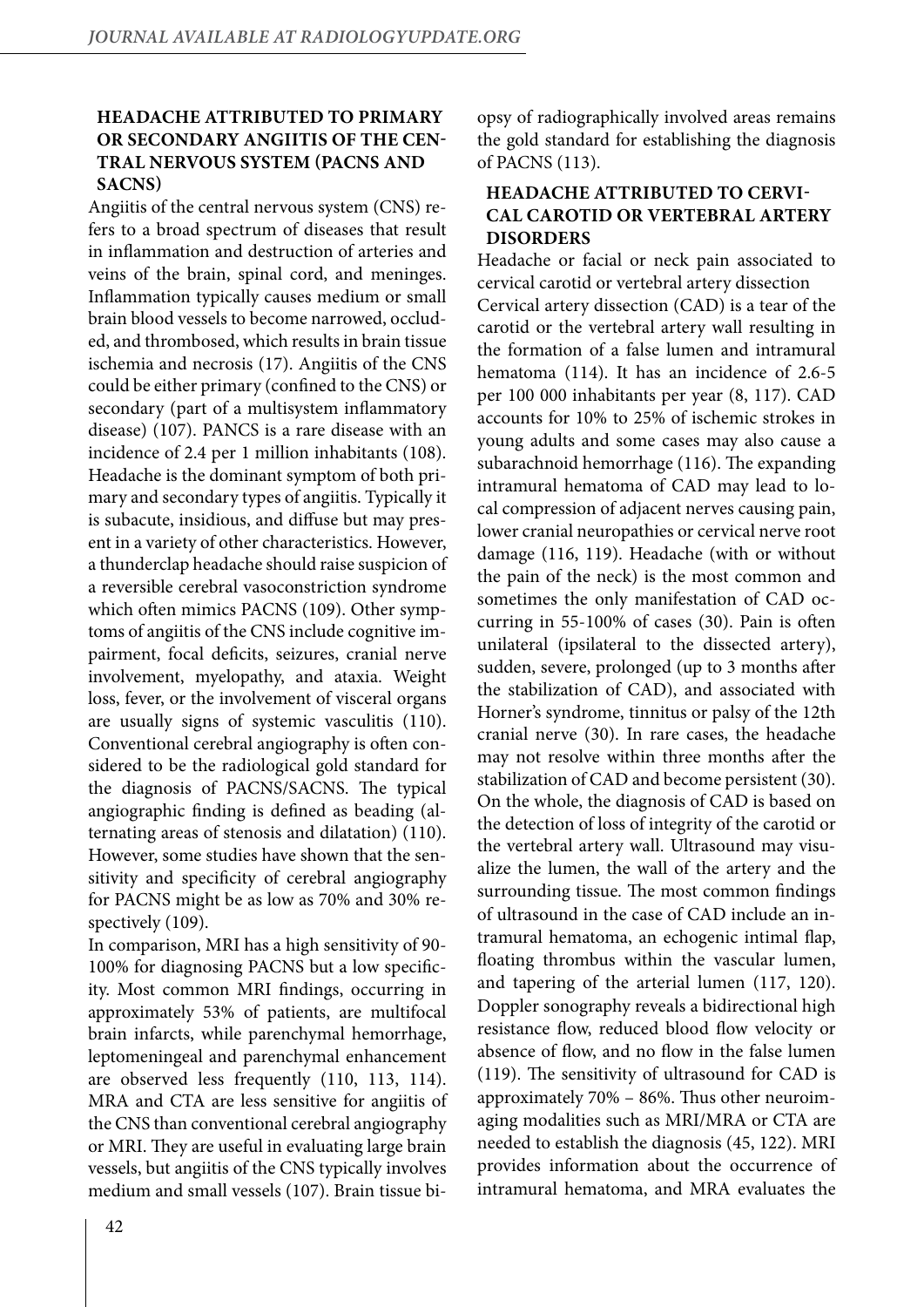vascular lumen (116). The sensitivity and specificity of MRA and CTA for CAD are relatively similar (119, 123). However, CTA is used more often due to its wide availability and fast scanning speed (122). Conventional angiography for CAD is performed only in questionable cases due to its invasiveness and inability to evaluate the arterial wall. Usual signs of conventional angiography of CAD include vessel stenosis or occlusion, false or double lumen, pseudoaneurysm, irregular dilatation and, intimal flap (118). Conventional angiography used to be the gold standard for CAD, but nowadays it is replaced by MRA and CTA due to its high accuracy and wide availability (122).

#### **POST-ENDARTERECTOMY HEADACHE**

Carotid endarterectomy is a neurosurgical procedure performed to remove the atherosclerotic plaque from the inside of an artery and reestablish the diameter of the vessel lumen to prevent strokes (125, 126). There are three different types of headaches associated with carotid endarterectomy. The first type of pain is the most common. It occurs within the first few days after surgery as a diffuse and mild headache. The second type resembles a cluster headache occurring once or twice a day for roughly two weeks. The third type of headache is unilateral, pulsating and severe (30). It usually begins three days after surgery due to the hyperperfusion syndrome which is marked by an increase of cerebral blood flow, seizures, focal neurological deficits and may cause cerebral hemorrhage (125). Hyperperfusion can be detected via transcranial doppler which directly measures blood flow velocity of the middle cerebral artery (126). MRI and CT findings are indirect and include white matter edema, cerebral infarction, or hemorrhage, while perfusion-weighted MRI and single-photon-emission CT may directly indicate an increased cerebral blood flow (129, 130).

# **HEADACHE ATTRIBUTED TO THE CA-ROTID OR VERTEBRAL ANGIOPLASTY OR STENTING**

Angioplasty or stenting of the carotid or the vertebral arteries is endovascular procedures performed to treat cervical artery stenosis and decrease the risk of stroke (129). Headache and sometimes pain of the neck occur in one-third of patients and has a mild, ipsilateral, and pressing quality. Pain begins within one week and resolves within one month after the endovascular procedure (30). The cause of headache associated with angioplasty or stenting of the carotid or the vertebral arteries is the hyperperfusion syndrome which has already been described in the previous section (126, 131). Imaging modalities are utilized only when there is suspicion of other conditions or complications of the procedure.

Headache attributed to cranial venous disorder Cerebral venous thrombosis (CVT) is a potentially lethal condition and is most common in adults (with a mean age of 39 years), more so in women than in men (130). The incidence of this condition is 1.3 per 100 000 adults and maybe even higher in developing countries (131). A severe slow-onset diffuse headache is a common manifestation, occurring in more than 90% of cases, and usually accompanied by focal neurological symptoms that are a sign of a brain parenchymal lesion, and/or seizures that occur in 40% of all CVT cases (132, 134). Rarely the headache presents unilaterally, suddenly, thunder-likely, or mildly, not unlike a migraine (30).

Although CVT is a rather rare condition, early diagnosis and treatment, which are heavily dependent on the knowledge of neuroimaging methods and signs, are crucial (133). As usual, the primary imaging modality in the emergency department is non-contrast CT, which is often insufficient for diagnosis. However, increased attenuation of the obstructed cortical vein ("cord sign"), dural or the posterior portion of the superior sagittal sinus ("dense triangle sign") is indicative of CVT (136, 137). Additionally, Hounsfield unit (HU) to hematocrit ratio measurement has been suggested as a rather sensitive diagnostic criterion for CVT. However, further studies are required (136). In contrast-enhanced CT CVT manifests as the "empty delta sign": a contrast-enhanced wall of the thrombosed posterior superior sagittal sinus (137). Further indirect signs of CVT can be observed in CT scans: dilation of the venous structures, small ventricles, brain parenchymal lesions, falx and tentorium enhancement (138). Unfortunately, neither contrast-enhanced nor non-contrast negative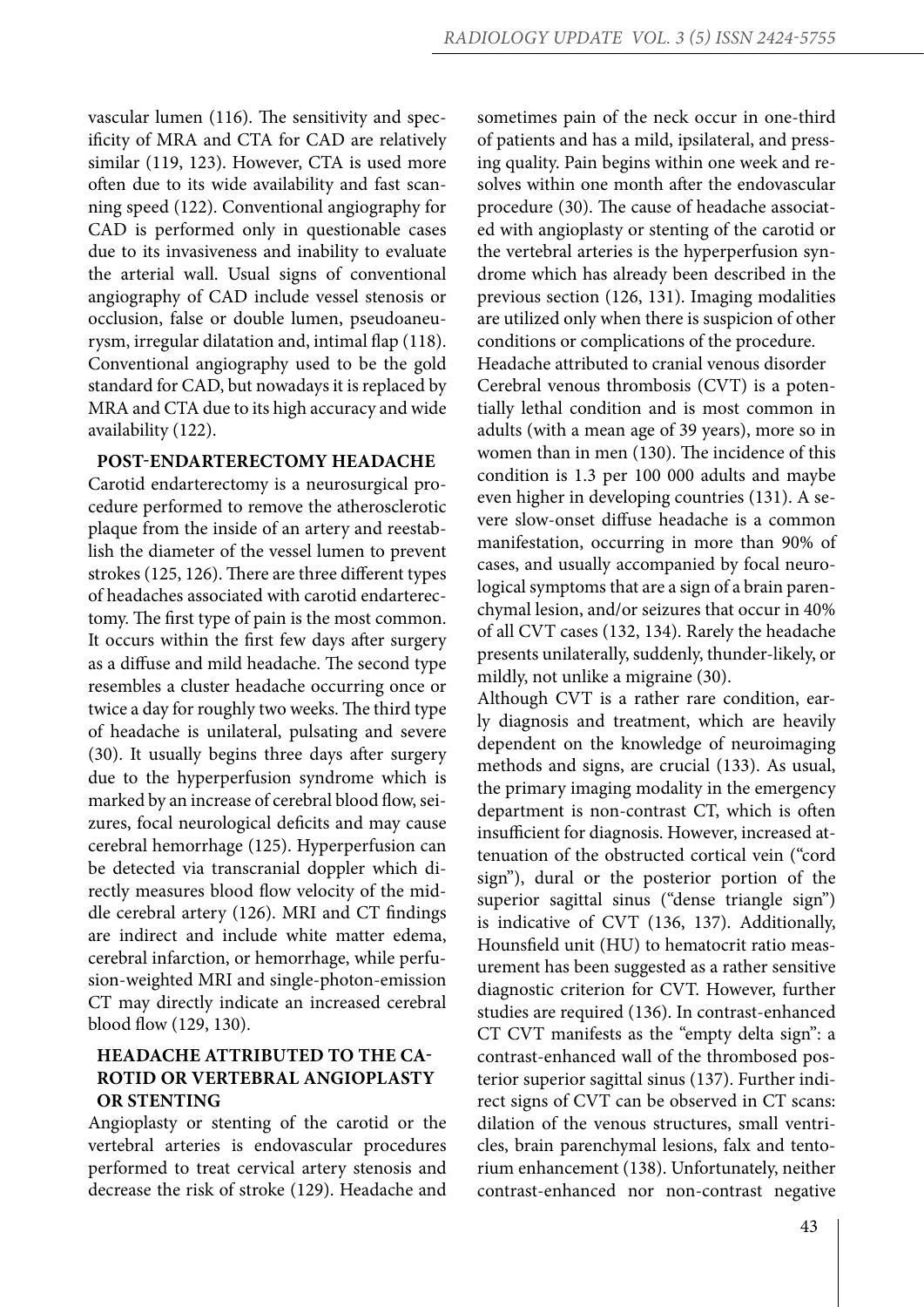#### CT scans can rule out CVT.

In cases of CVT, MRI and MRV are the preferred modalities in all stages (133). MRV and CTV are both adequate for assessing changes in the venous system. However, CTV is inferior for the visualization of changes in the brain parenchyma (136, 141, 142). CTV is superior to Timeof-Flight MRV when diagnosing partial vessel occlusion (141). MRV as a separate imaging modality is not sufficient. CVT diagnosis requires a full MRI in addition to MRV (141, 144). The signal intensity of the thrombus depends on its age (139), and specific sequences have their advantages: susceptibility weighted or T2\*W GE sequences are most beneficial when evaluating the obstruction in an acute setting or of the cortical vein (143). Contrast-enhanced MRV is superior to Time-of-Flight MRV for assessing smaller sinuses or slow blood flow (144). All in all, neither MRI nor CT is sufficient, and CTV or MRV are necessary when clinical suspicion of CVT is high (Figure 7). Catheter angiography is considered to be the most accurate diagnostic tool; however, due to its invasive nature, this method is rarely applied in clinical practice (135, 147).

Another reason for headaches, related to the cranial venous sinuses, is stenting. It is the most common adverse effect of the procedure, which occurs ipsilaterally to the stent and lasts for a few days. The precise frequency is difficult to determine due to many other stent unrelated types of headaches that patients experience following the procedure (146). The aforementioned adverse reaction to the cranial venous sinus stenting needs to be differentiated from other conditions, such as complications or comorbidities. However, neuroimaging has no different role to play in the diagnosis of this type of headache.

# **HEADACHE ATTRIBUTED TO OTHER ACUTE INTRACRANIAL ARTERIAL DIS-ORDER**

# **INTRACRANIAL ENDARTERIAL PROCE-DURE RELATED HEADACHE AND AN-GIOGRAPHY HEADACHE**

Headaches associated to intracranial end-arterial procedures (IEP) include angioplasty, embolization, stenting, and typically develop within the first week and resolve within a month, while headaches attributed to angiography develop within a day and resolve in 72 hours after the procedure (30). Typically, they are different in types of severity and duration; symptoms may be migraine-like in patients with an underlying migraine. IEP related headaches are typically unilateral (30). However, head imaging is required only when there is suspicion of complications, such as stent thrombosis or stroke.

Headache attributed to RCVS

Reversible cerebral vasoconstriction syndromes (RCVS) are known as a group of conditions that clinically manifest during physical exertion, sexual activity, Valsalva maneuvers, bathing, or emotional stress as a thunderclap headache due to a reversible multifocal dilation and constriction of the cerebral arteries (29, 149). Although the precise incidence is not known, it is believed that the condition is relatively common (112). RCVS is considered the most common cause of thunderclap headache in patients without an aneurysmal subarachnoidal hemorrhage, and the most common recurrent thunderclap headache (148). The thunderclap headache can be accompanied by nausea, photosensitivity, and focal deficits (151, 152). Additionally, a small percentage of RCVS patients report atypical headaches (151, 152). RCVS can lead to various types of intracranial hemorrhages (convexal subarachnoid, intracerebral, subdural hemorrhages), as well as posterior reversible encephalopathy syndrome (PRES) and ischemic stroke (151).

The prevention of the complications above requires early diagnosis and management of the RCVS (152–154). Imaging is an indispensable part of the diagnostic workup. However, various means of evaluation can be utilized: angiography, transcranial Doppler sonography, CT or MR angiography. More than a third of initial CT/MRI scans are normal in the presence of cerebral vasoconstriction (114, 151, 152). Nonetheless, imaging evaluation should begin with non-contrast CT. Convex subarachnoid hemorrhage especially in patients younger than 60 years of age, signs of previous and/or current multifocal infarcts, and typical clinical findings should raise suspicion of RCVS (157, 158). Further assessment requires CT angiography, MR angiography or conven-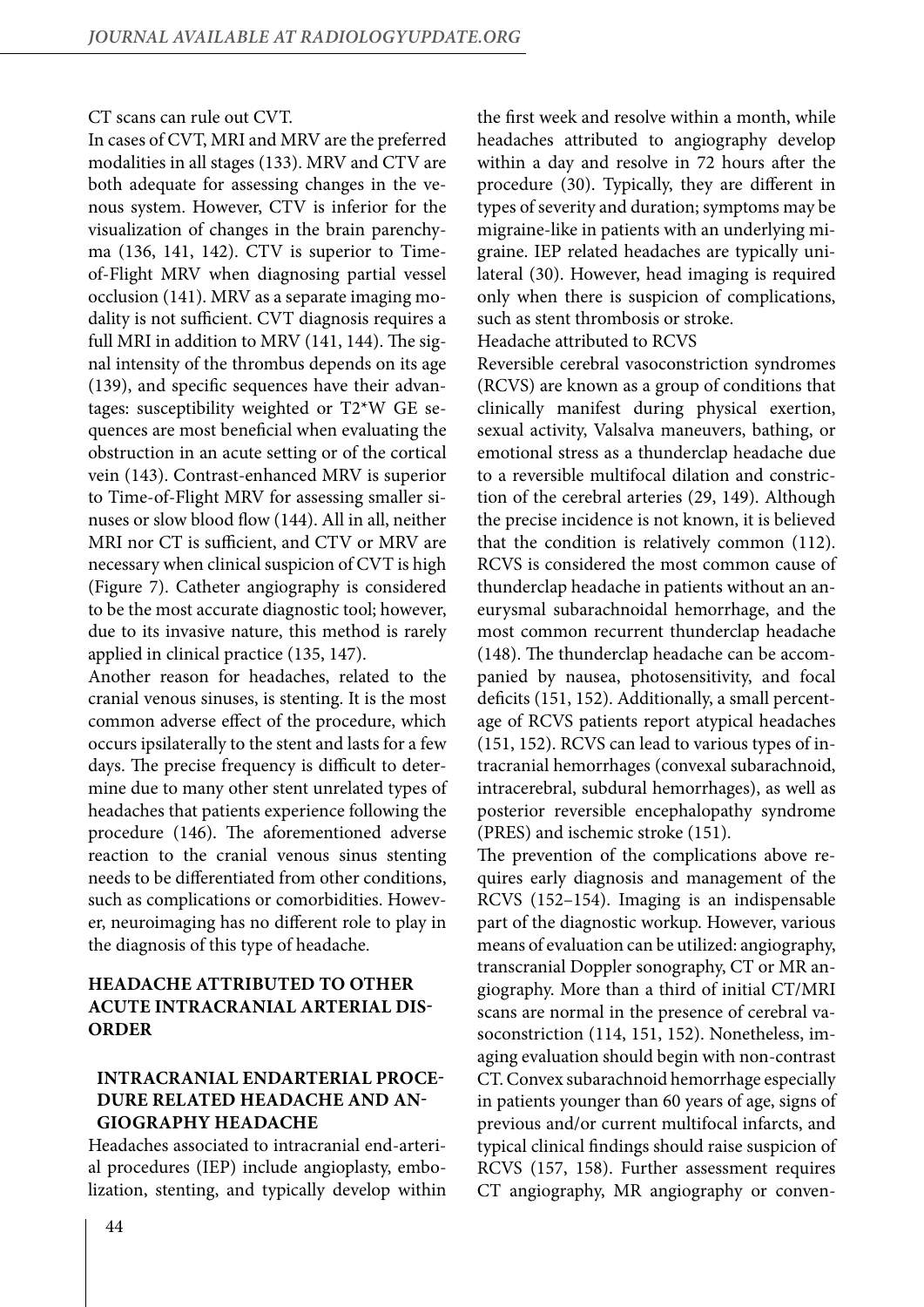tional angiography. CT angiography is less sensitive than conventional angiography; however, it is the setting of proximal branch involvement, CTA detects the segments of vasoconstriction in addition to possible comorbidities or complications (157).

MRI is superior to CT when evaluating possible complications and alternative diagnoses, yet remains insufficient for the diagnosis of RCVS (151, 152, 159). Hyperintense vessels along cerebral sulci in T2 FLAIR imaging, while not specific, are indicative of RCVS and higher risk of ischemic stroke and PRES incidence (152, 160, 161). Although MRA is less sensitive than conventional angiography, it is often utilized because of the non-invasive nature (155). MRA is used to assess the extent, distribution, and progression of the arterial constriction and associated complications (160). Even transcranial ultrasound has been utilized. However, this modality cannot exclude the diagnosis or RCVS (161).

Conventional cerebral angiography, although invasive, is considered to be the gold standard (151, 157). It has the superior spatial resolution to MRA and CTA and enables the assessment of small and distal cerebral arteries, which is why MRA and CTA sensitivity for RCVS-related arterial stenoses is 80% in comparison to conventional angiography (162, 164). Typical angiography findings in RCVS are segments of arterial constriction and dilatation, known as 'string of beads' or 'sausage on a string' signs (162).

Certain conditions, especially primary angiitis of the CNS, may manifest similarly to RCVS. Imaging plays a critical role in differentiation (155). Vessel Wall Imaging is an MR technique, useful when differentiating vasculitis from RCVS among other things. RCVS related wall thickening is less often enhanced, unlike in the setting of central nervous system vasculitis (165, 166). Perfusion imaging enables the detection of multifocal hypoperfusion areas, which helps with the evaluation of progression and treatment response in addition to the effects of specific segment stenosis (167, 168).

Persistent RCVS related headaches are longer than three months and persist even after the cerebral arteries normalize (30).

Headache attributed to intracranial artery

dissection

Intracranial artery dissection (IAD) is best known for its association with severe subarachnoid hemorrhages that tend to recur (169, 170). Headaches attributed to IAD present unilaterally and suddenly and may progress as subarachnoid hemorrhage or stroke (29, 171). The precise incidence is not known, however, it is believed to be less than 2.6 - 3.0 per 100 000 people (170).

Clinical presentation is not specific, and imaging evaluation is not always conclusive. Typical radiological signs include mural hematoma, intimal flap, and a double lumen (170). It is important to note that no modality can detect all of these findings, seeing as CT and MRI visualize the extraluminal, while CT/MR/conventional angiography detects intraluminal changes. In the setting of IAD, a mural hematoma is associated with enlarged external diameter, which is not related to other conditions that can manifest as intramural hematomas as well (170). 2 - 3 days following the onset of the IAD, MRI T1W sequence and exceptionally high-resolution 3 Tesla MRI that includes three-dimensional fat-suppressed T1W images with a black-blood effect can detect the hyperintense hematoma (171). An intimal flap is best observed in digital subtraction angiography (170). Dissection may also be accompanied by aneurysmal dilatation, which indicates a higher risk of subarachnoid hemorrhage, while segmental stenosis and occlusion in subarachnoid haemorrhage is indicative of IAD (172, 174, 175). CTA and MRA are useful when diagnosing intraluminal changes, while digital subtraction angiography is utilized only in cases of negative CT/MRI, before surgical or endovascular treatment, and when patients present with subarachnoid hemorrhage (170). Depending on the findings, a combination of CT/MRI and intraluminal imaging is often required to confirm the diagnosis of IAD.

# **HEADACHE ATTRIBUTED TO GENETIC VASCULOPATHY**

# **HEADACHE ATTRIBUTED TO CADASIL**

Cerebral Autosomal Dominant Arteriopathy with Subcortical Infarcts and Leukoencephalopathy (CADASIL) is a small vessel disease de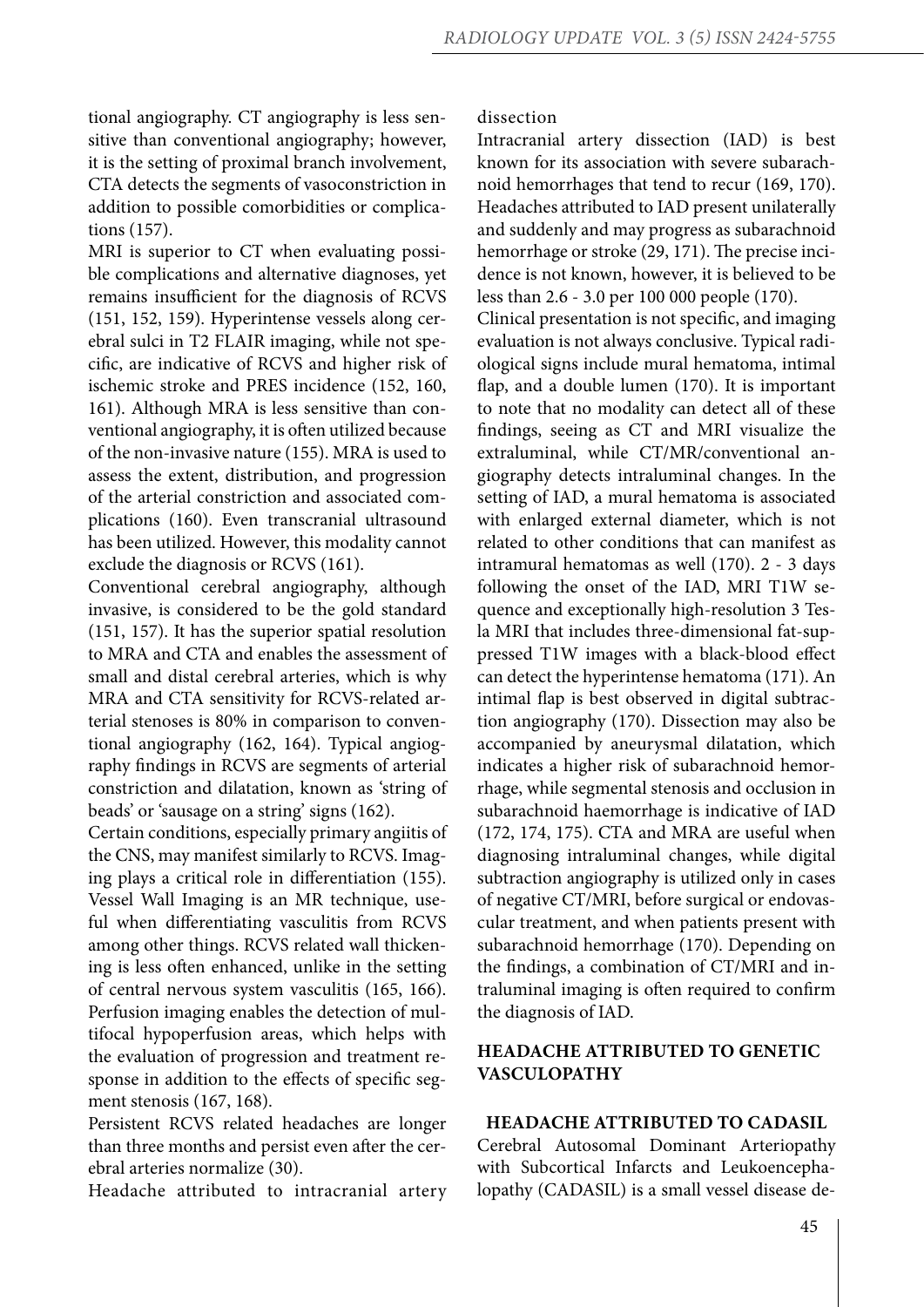termined by a mutation in the NOTCH3 gene (174). It is considered to be the most frequent of all small vessel diseases and hereditary stroke disorders with a prevalence of approximately 2-5 cases per 100 000 inhabitants (11, 176–179). It manifests by the late middle age most frequently as a migraine with prolonged aura (29, 180). Additional symptoms include transient ischemic attacks and strokes, cognitive impairment, changes in mood and gait, epilepsy, and others (179). Neuroimaging plays a significant role in the diagnosis of CADASIL, even in patients presenting with no symptoms whatsoever (180). Typically, CADASIL is differentiated from other small vessel diseases by detecting early subcortical ischemic changes that progress to involve the anterior temporal poles and less frequently the external capsule or the superior frontal gyrus (182, 183). MRI T2W and FLAIR sequences show the extent and age of the white matter abnormalities that typically progress with years, while the DW sequence enables the quantification of chronic white matter changes (184, 185). Other less prevalent pathological MRI findings, common to CADASIL are CSF filled lacunas, cortical infarctions, and involvement of corpus callosum (182, 185, 186).

Other imaging modalities are less sensitive when detecting changes, common to CADASIL. In the preliminary stages of the disease, CT imaging may reveal nonspecific periventricular white matter hypodensities. However, the common anterior temporal lobe abnormalities can be diagnosed only in the advanced stages of CADASIL (181). Therefore, CT may indicate the disease. However, MRI is necessary to confirm the diagnosis (Figure 8). Few studies analyze the diagnostic value of FDG-PET and diffusion tensor imaging. However, even those studies suggest that findings are not specific to CADASIL (181). Headache attributed to MELAS

Mitochondrial Encephalopathy, Lactic Acidosis and Stroke-like episodes (MELAS) are known as one of the maternally inherited mitochondrial metabolic diseases that often manifest before the fourth decade of life as a multisystemic disorder (186). Certain features of MELAS overlap with CADASIL, but the main symptoms include migraine-like attacks, stroke-like episodes, and encephalopathy often with dementia and/or seizures (187).

The clinical manifestation of MELAS is intricate. Nonetheless, brain imaging visualizes white and grey matter changes that are characteristic and aid the diagnosis of MELAS. In patients, presenting with stroke-like symptoms, infarction simulating lesions are unlike the vascular territories, develop slowly, may change location, and progress into atrophic regions with time (189, 190). Typically, the involvement of parietal and occipital lobes is observed (189). While MRI findings are similar to CADASIL (both conditions are known for the subcortical white matter damage), cortical area involvement with vasogenic edema and mass effect in acute and subacute phases is more indicative of MELAS (190). Seeing as typical radiological findings are brain parenchymal lesions, MRI is the preferred modality (189, 192). Common CT scan findings include bilateral basal ganglia and thalamic calcifications (192). DWI is useful when differentiating cytotoxic from vasogenic edema, the latter usually but not always manifesting in MELAS as elevated ADC and sometimes progressing to cytotoxic (193– 198). SPECT findings differ between studies and depend on the acuity of MELAS (198, 200–202). CTA, MRA, and catheter angiography may be utilized to evaluate the obstruction of cerebral arteries and in MELAS; it is common to find the arteries of the seemingly ischemic zones to be patent (201). Other imaging modalities, such as PET, Arterial Spin Labeling, Oxygen Extraction Fraction, Magnetoencephalography, and transcranial ultrasound may be utilized when there are doubts concerning the diagnosis (202–206).

## **HEADACHE ATTRIBUTED TO MMA**

Moyamoya angiopathy (MMA) is described as a chronic progressive disease, defined by an abnormal vasculature at the base of a brain following bilateral stenosis and/or occlusion of the terminal inferior cerebral artery branches (207). This disease is most prevalent in Asia, with 10.4 cases per 100 000 patients in Japan (208). MMA is yet another condition, associated with recurring and migraine-like headaches, which may manifest as a stroke in early childhood or adolescence (30). Neuroimaging enables the confirmation of the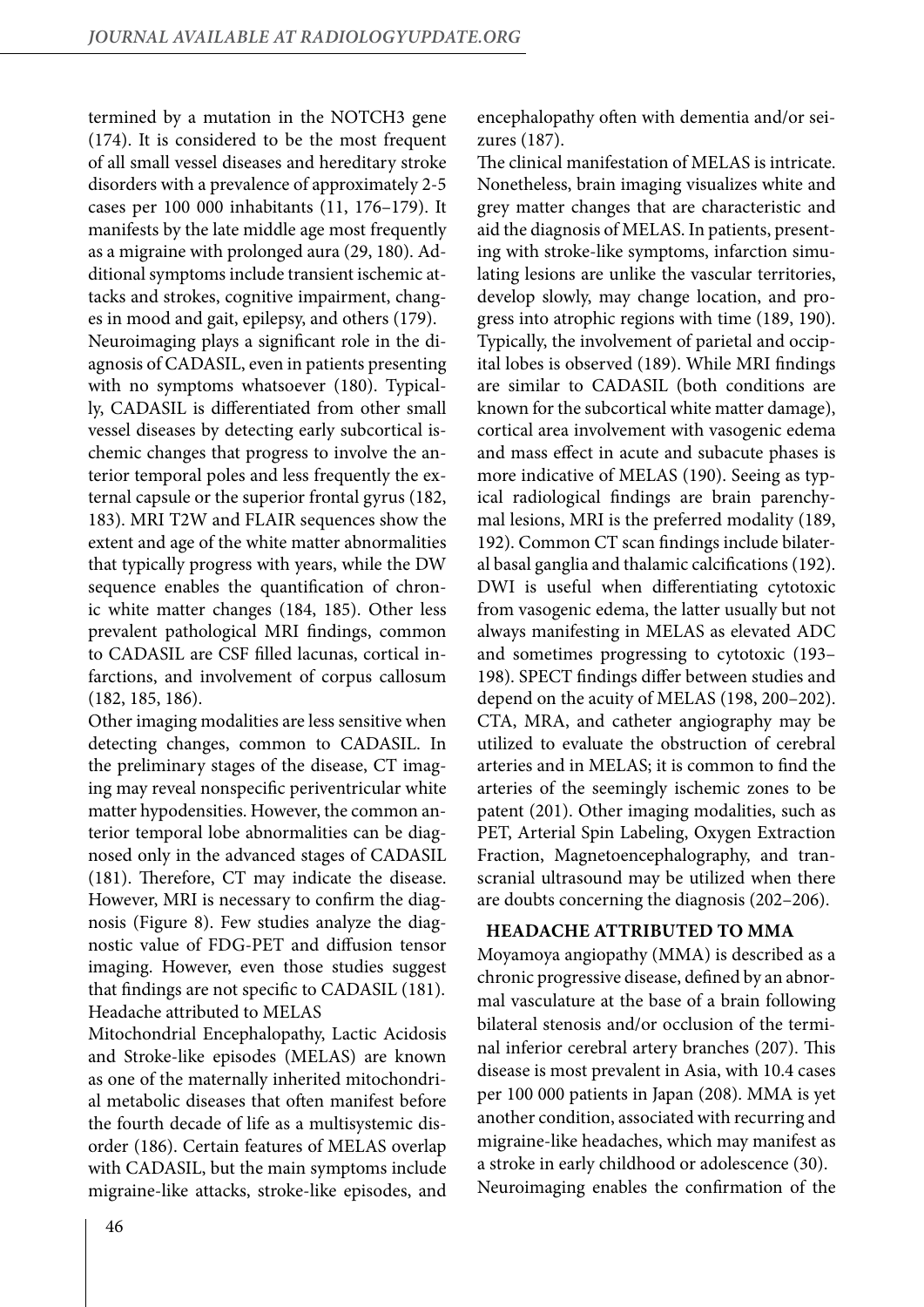diagnosis. Head CT scan visualizes infraction of both cortical and subcortical areas or parenchymal hemorrhages into the basal ganglia, thalamus, ventricles, however, it does not provide information on the vasculature itself (209–211). MRI is more sensitive than CT when diagnosing MMA and enables the detection of findings that suggest MMA even in asymptomatic cases. Characteristic findings indicative to MMA are the dilatation of leptomeningeal and cortical collateral vessels (known as the "ivy sign"), absent flow voids in the distal portions of inferior and middle cerebral arteries, and absent signal in the basal ganglia (212–216). High-resolution MRI further increases the sensitivity of this modality, by visualizing the narrowing of the outer arterial wall diameter, and long-segment concentric enhancement of the inferior or middle cerebral artery. These findings raise the suspicion of MMA even in the early stages (217–220). Other, MMA common findings observed on MRI are ischemic lesions in deep watershed zones (221), and asymptomatic cerebral microbleeds (223, 224).

Noninvasive or catheter angiography is required for the detection of steno-occlusion of the inferior, middle, and/or anterior cerebral artery, and grading, according to Suzuki's six stages (224). Conventional angiography is performed usually in cases when bypass surgery is being considered (212). Additional studies may be utilized for the evaluation of intracranial hemodynamics: transcranial sonography, perfusion CT, MRI, PET, SPECT, arterial spin labeling, etc. (225–230).

## **HEADACHE ATTRIBUTED TO CAA**

Cerebral Amyloid Angiopathy (CAA) is a small and medium-sized vessel disease that affects the walls of the leptomeninges and cerebral cortex vessels due to the accumulation of amyloid-β (231). The prevalence of the disease increases with age and dementia development: autopsy results observed CAA related changes in up to 60% of dementia patients and 28-38% of nondementia patients (232). Patients suffer from late-onset auras, typically without or with a mild headache as well as other typical CAA dementia symptoms (30).

Although definite diagnosis requires validation by pathological brain tissue examination, neuroimaging can detect findings indicative of CAA (233). Lobar hemorrhages, commonly in the temporal and occipital regions, usually visualized by T2\*W GE MRI sequences, raise suspicions of CAA in dementia patients (234, 235). Although CAA may be the reason for ICH, it has been concluded that the vast majority of CAA patients do not suffer ICH (235).

In patients over 60, CAA is considered to be the most common cause of convex subarachnoidal hemorrhage (156), which in turn increases the risk of future ICH (236). Another finding, common to small vessel disease, is cerebral microbleeds, which are seen as small hypointense areas on blood-sensitive T2\*W GE or susceptibility-weighted MRI sequences (237). Cerebral microbleeds correlate with microvascular leakage and are not specific to any condition. However, lobar cerebral microbleeds are indicative of CAA and increased intracerebral hemorrhage and ischemic stroke risks (237–242). White matter hyperintensity (leukoaraiosis) is a specific diagnostic term, which is used to described low-density areas on CT scans and high signal areas on T2W MRI scans. It has been hypothesized that particular localization (occipital region) of leukoaraiosis may indicate CAA, even though white matter hyperintensity is common in most small vessel disease (243).

Meanwhile, cortical superficial siderosis is identified by specific MRI sequences and occurs more often in CAA patients than in the general population (Figure 9) (245, 246). In addition, cortical superficial siderosis indicates a high risk of recurrent ICH (246). Finally, PET assessment of amyloid deposit localization has diagnostic value and may predict the occurrence of CAA related ICH (247).

## **HEADACHE ATTRIBUTED TO RVCLSM**

Retinal vasculopathy with cerebral leukoencephalopathy and systemic manifestations (RV-CLSM) is a hereditary neurovascular syndrome caused by mutations in the TREX1 gene (248). This condition is best known for retinal vasculopathy, brain dysfunction, in addition to white matter and intracerebral mass lesions on neuroimaging, while systematic manifestations are less frequent (248). The headache is defined as mi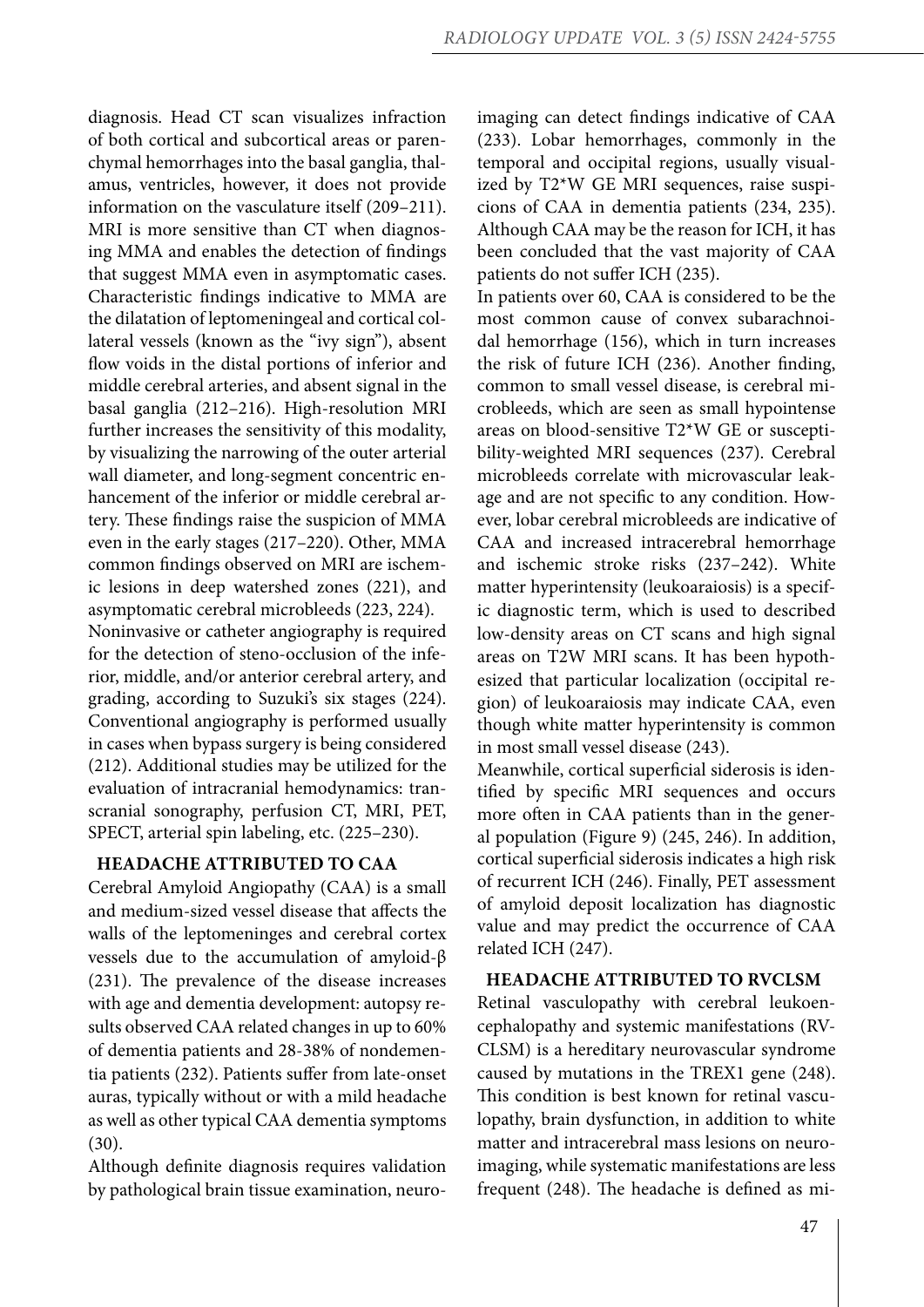graine-like episodes, often without aura, with or without other clinical features (30).

The diagnosis is based on genetic testing, while characteristic neuroimaging manifestations occur and progress from the fifth decade (249). CT is not sufficient as the disease affects mostly the white matter of the brain and merely focal calcifications can be observed (248). MRI is superior and can detect punctate non-enhancing T2-hyperintense lesions in the periventricular and subcortical white matter, or enhanced punctate lesions either with DWI related restriction or with various rim enhancements (more familiar to the later stages) that are generally associated with edema and mass effect (248). Typical enhanced lesions as seen on an MRI are considered to be the major diagnostic criteria, while the aforementioned non-enhanced MRI and focal calcifications on CT are minor criteria of the RVCLSM (248).

# **HEADACHE ATTRIBUTED TO OTHER CHRONIC INTRACRANIAL VASCULOP-ATHY**

In theory, all intracranial vasculopathy can cause migraine-like attacks. However, this group includes migraine-like headaches with and without aura by any chronic vasculopathy (30). There are no specific neuroimaging indications or findings. Thus the imaging evaluation of these headaches is not discussed in this review.

## **HEADACHE ATTRIBUTED TO PITUI-TARY APOPLEXY**

Pituitary apoplexy (PA) is a potentially life-threatening clinical syndrome that is characterized by the sudden enlargement of the pituitary gland frequently following infarction of a preexisting pituitary adenoma (250). It is a rare condition with an estimated 6.2 cases per 100 000 inhabitants (251). PA often manifests as a sudden and severe thunderclap headache, commonly accompanied by visual disturbances, diplopia, changes in consciousness, less frequently nausea, vomiting, and hypotension (253, 254).

Imaging plays a crucial role in the diagnosis of PA. It helps to rule out other conditions, such as subarachnoidal hemorrhage, meningitis, cerebral sinus thrombosis, midbrain infarction, migraine, and aneurysms (250). The measurement

of the pituitary mass influences clinical decisions (252). Due to the sudden onset of the condition, the first diagnostic test is usually a non-contrast CT of the head. However, in cases of a negative CT, patients should undergo an MRI scan, seeing as MRI is far more accurate when diagnosing subacute PA (253, 255–257). Two signs of PA can be observed on a CT scan: an interstellar mass (80% of cases) and hemorrhagic components (20-30% of cases) (253, 258). In contrast-enhanced CT certain features of the pituitary tumor may become visible: inhomogeneous enhancement with or without ring enhancement (258). It has been reported that MRI findings are sensitive enough to be comparable to histopathological conclusions (259). T1W sequences are useful for detecting altered signal intensity sella turcica lesions, while T2W images detect hemorrhages (260). T2\*W GE imaging increases the sensitivity of blood product detection even further (261). All in all, imaging, especially MRI, plays a crucial role in diagnosis and decision making in the setting of PA (Figure 10).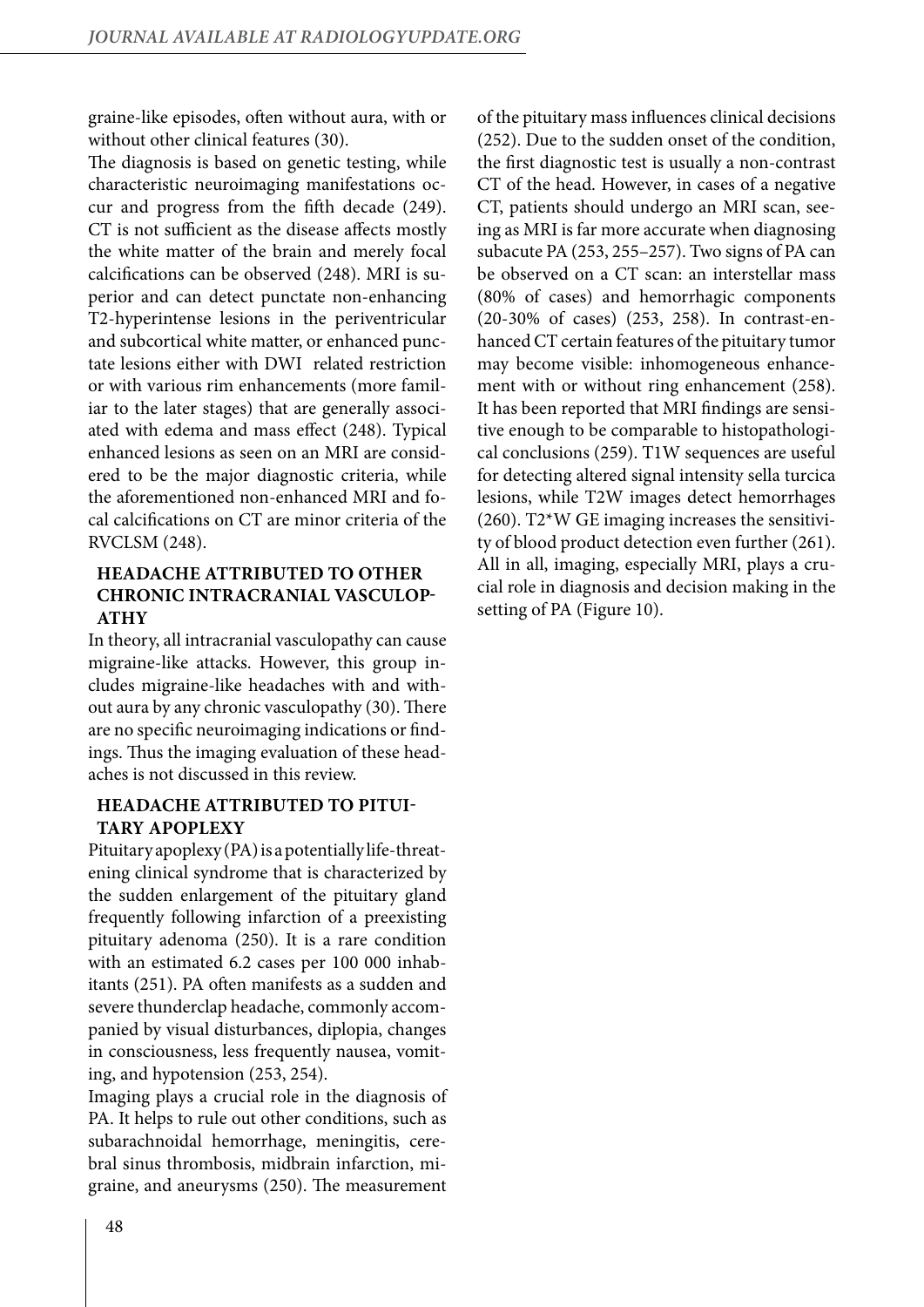

Figure 1. CT and MRI of an ischemic stroke in the left MCA (a - axial CT showing no features of stroke in the early stages; b-f MRI: b - T1W axial; c - T2W FLAIR axial; d - DW axial; e - ADC axial; f - TOF)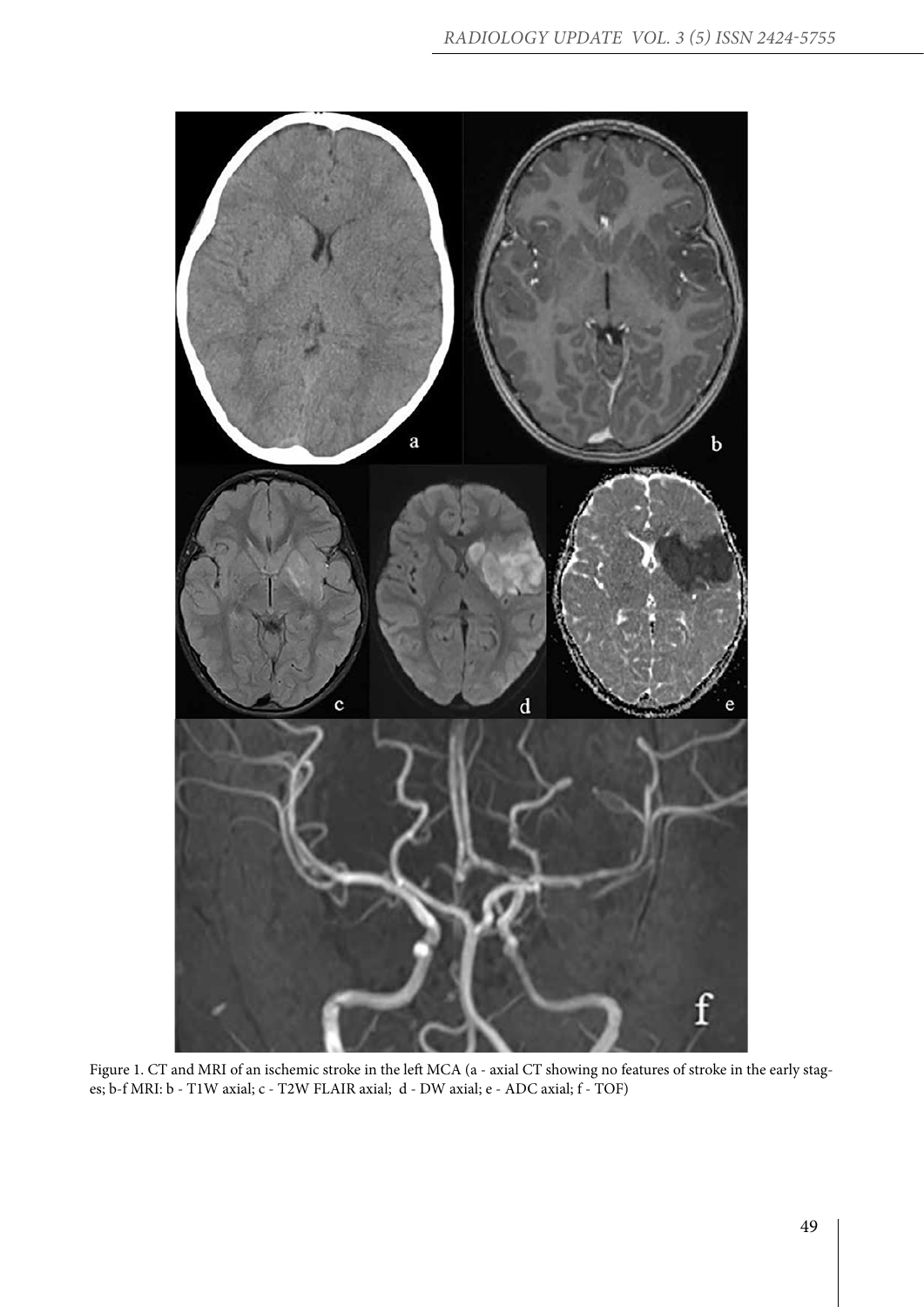

Figure 2. MRI of a non-traumatic haemorrhage at the right cerebellum hemisphere (a -T1W axial; b- T2W fl2d hemo axial; c- T2W coronal (movement artefacts); d- T2W FLAIR axial).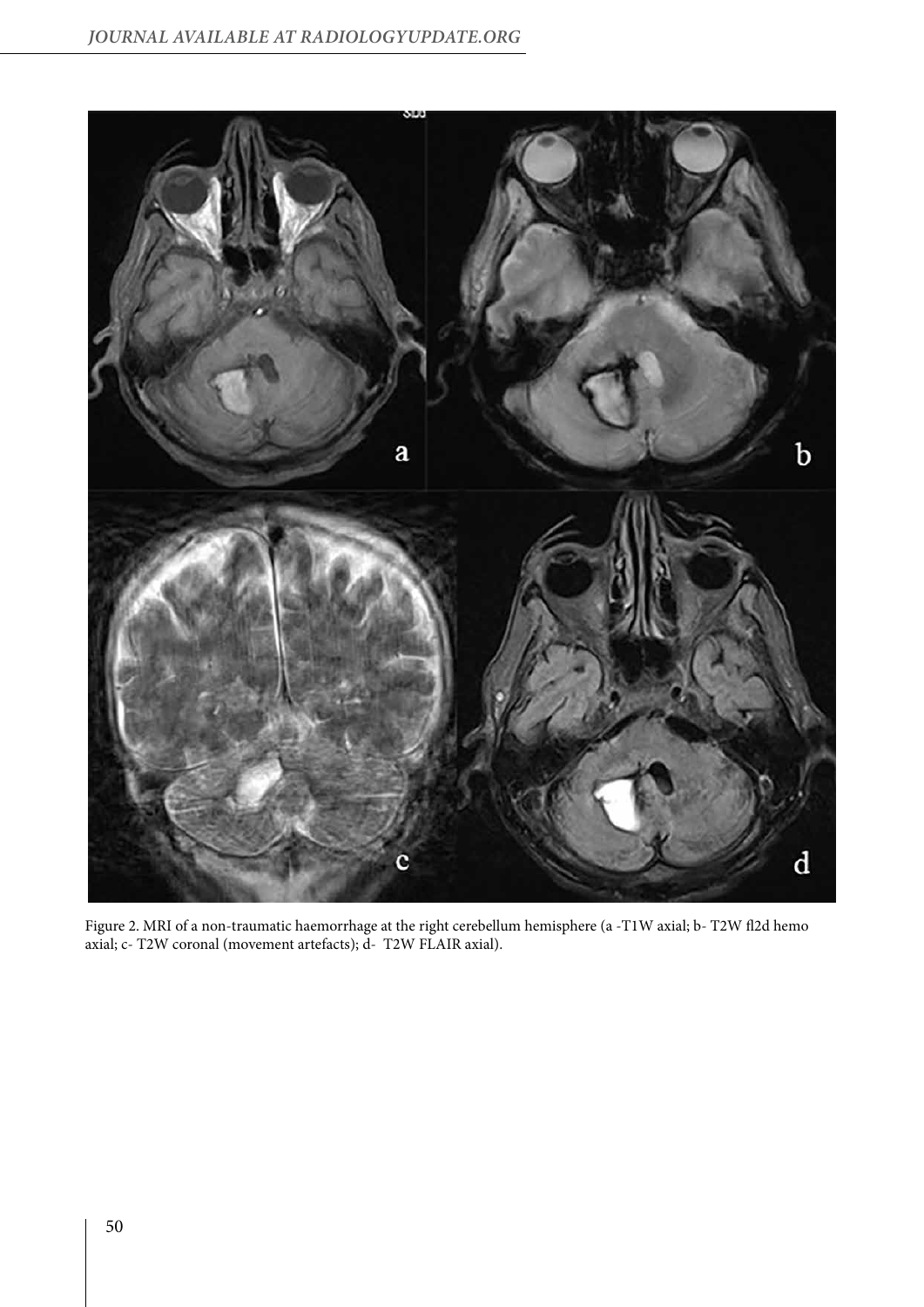

Figure 3. Saccular aneurysm at ACM dex. vessel: a - axial CT; b - CT angiography basic; c - angiography; d - CT angiography 3D reconstruction.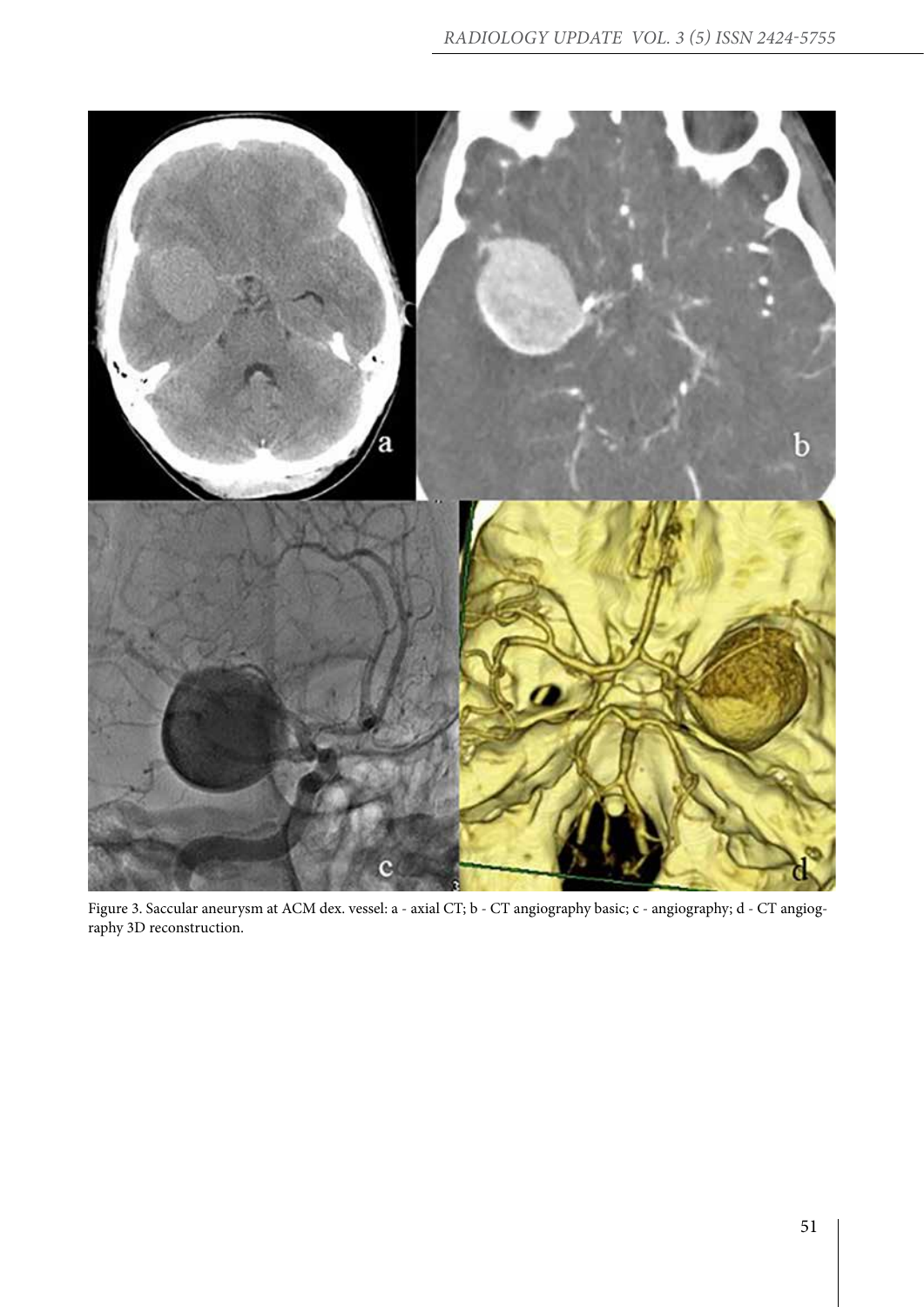

Figure 4. Arteriovenous malformation, MRI (a - T2W FLAIR axial; b - T2W axial; c - T2W fl2d hemo axial; d - T1W sagittal; e - TOF vein; f - TOF arterial).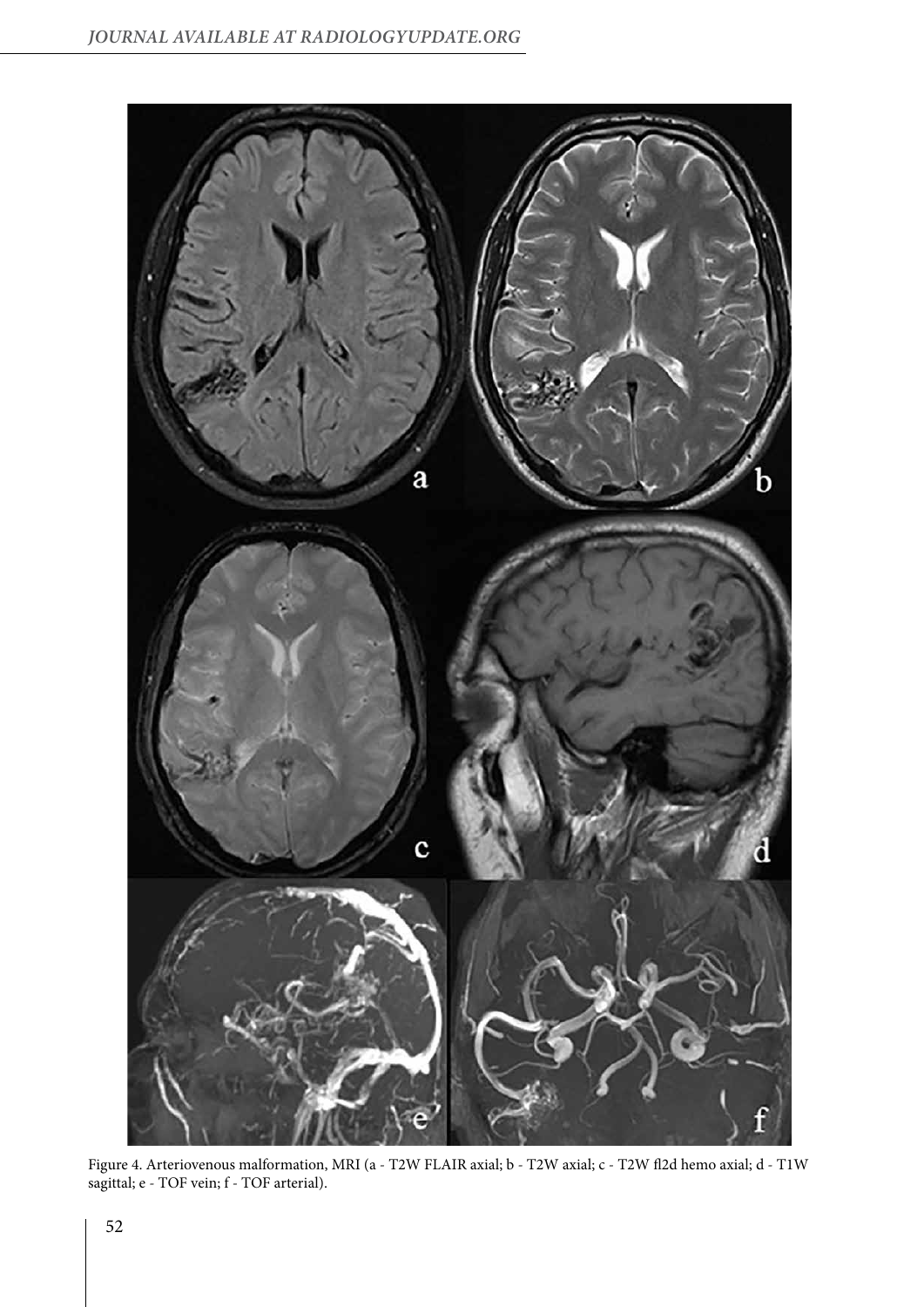

Figure 5. Cavernoma at the left frontal lobe (a - axial CT; MRI: b - T2W/FLAIR axial; c - T1W axial; d - T2W fl2 hemo axial; e - T2W coronal).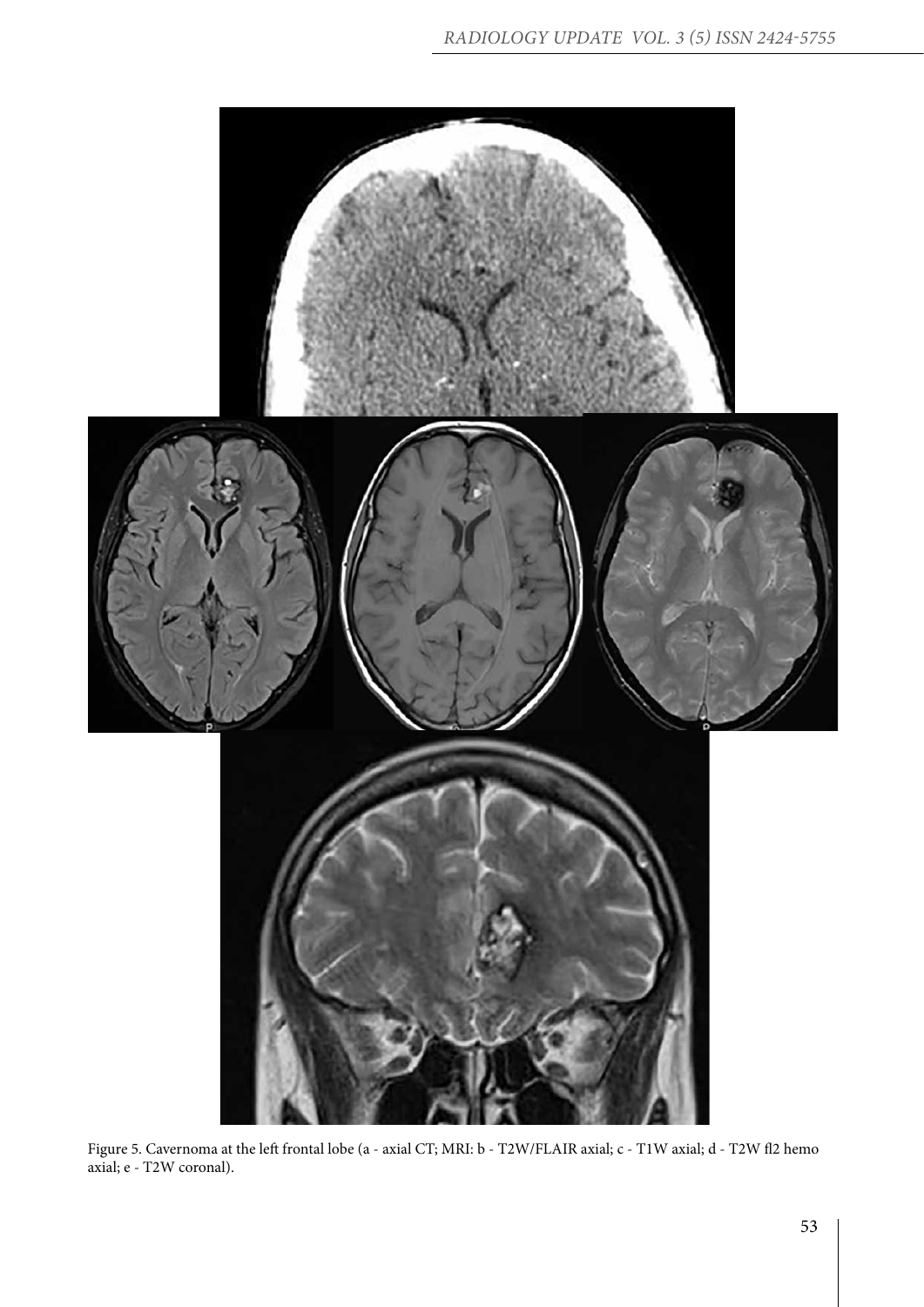

Figure 6. Sturge-Weber syndrome with an acute epidural haematoma at the left frontal lobe as a concomitant pathology (a, b – axial CT; axial MRI: c - T1W; d - T2W fl2d hemo; e - T2W FLAIR).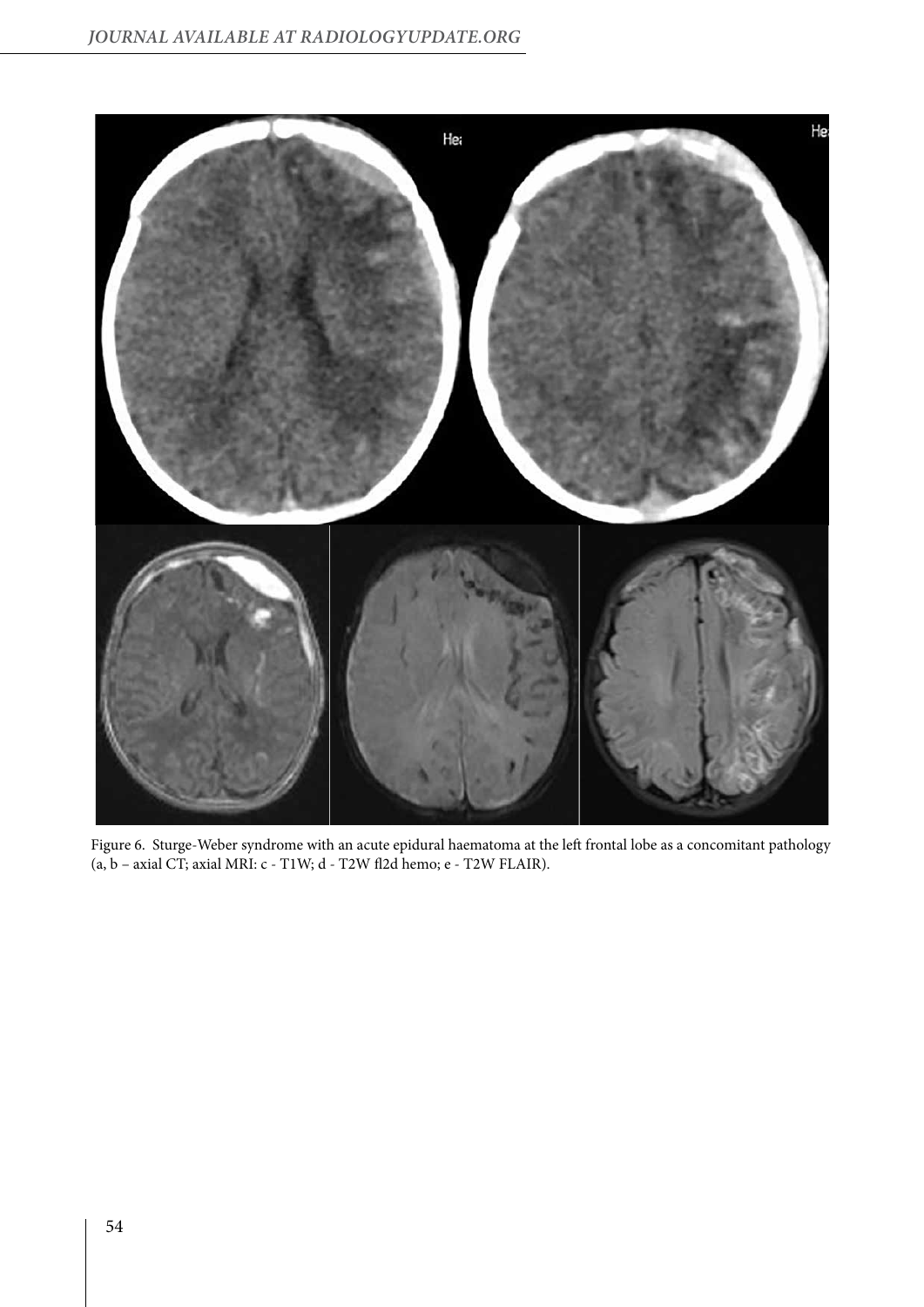

Figure 7. Multiple different venous sinus thromboses (thrombosis of the superior sagittal sinus: a, b - axial CT; and thrombosis of the left transversal sinus vein MRI: c - T2W coronal; d - T2W FLAIR axial; e – TOF).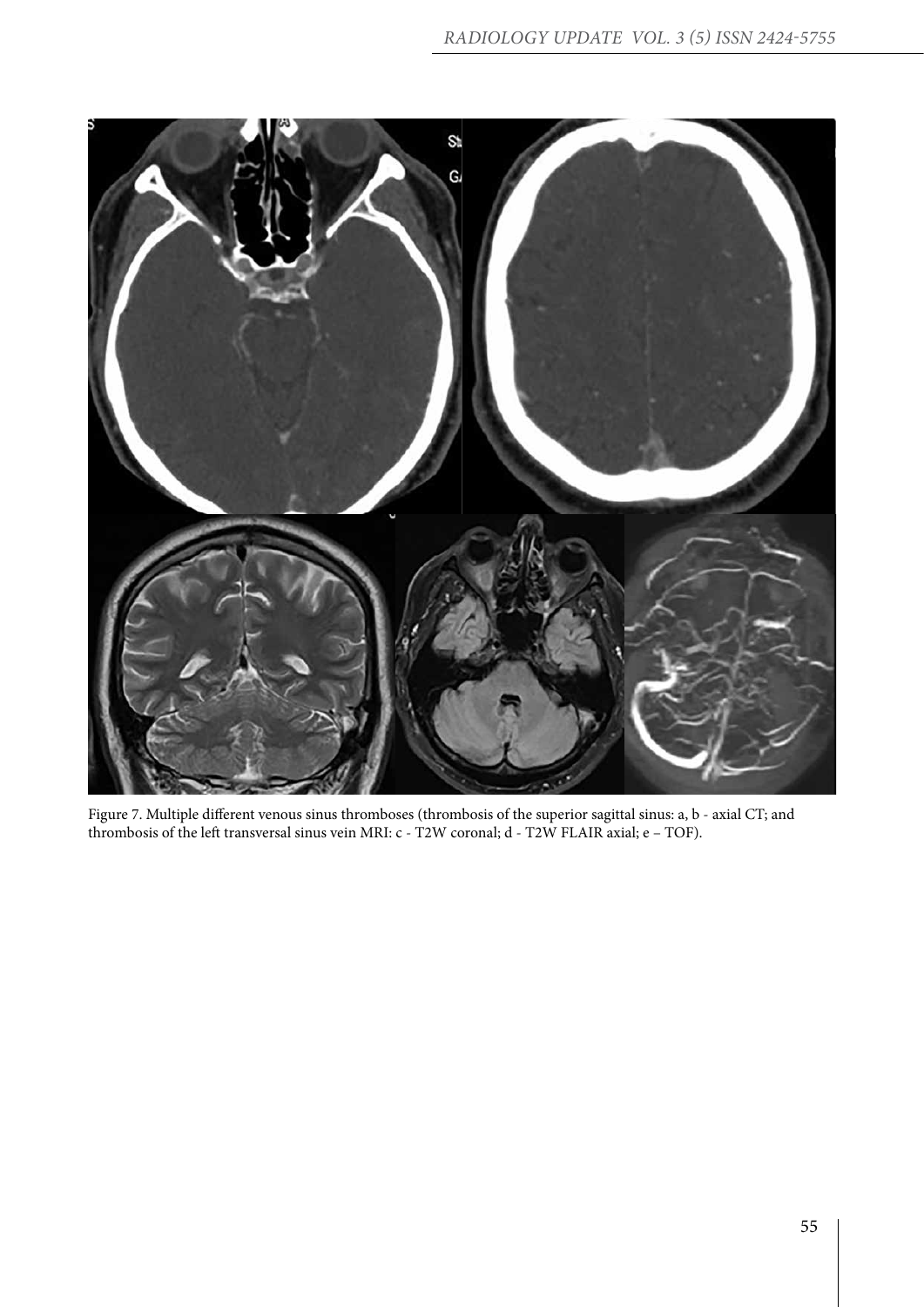

Figure 8. CADASIL, MRI (a, b - T2W FLAIR axial; c - T2W coronal).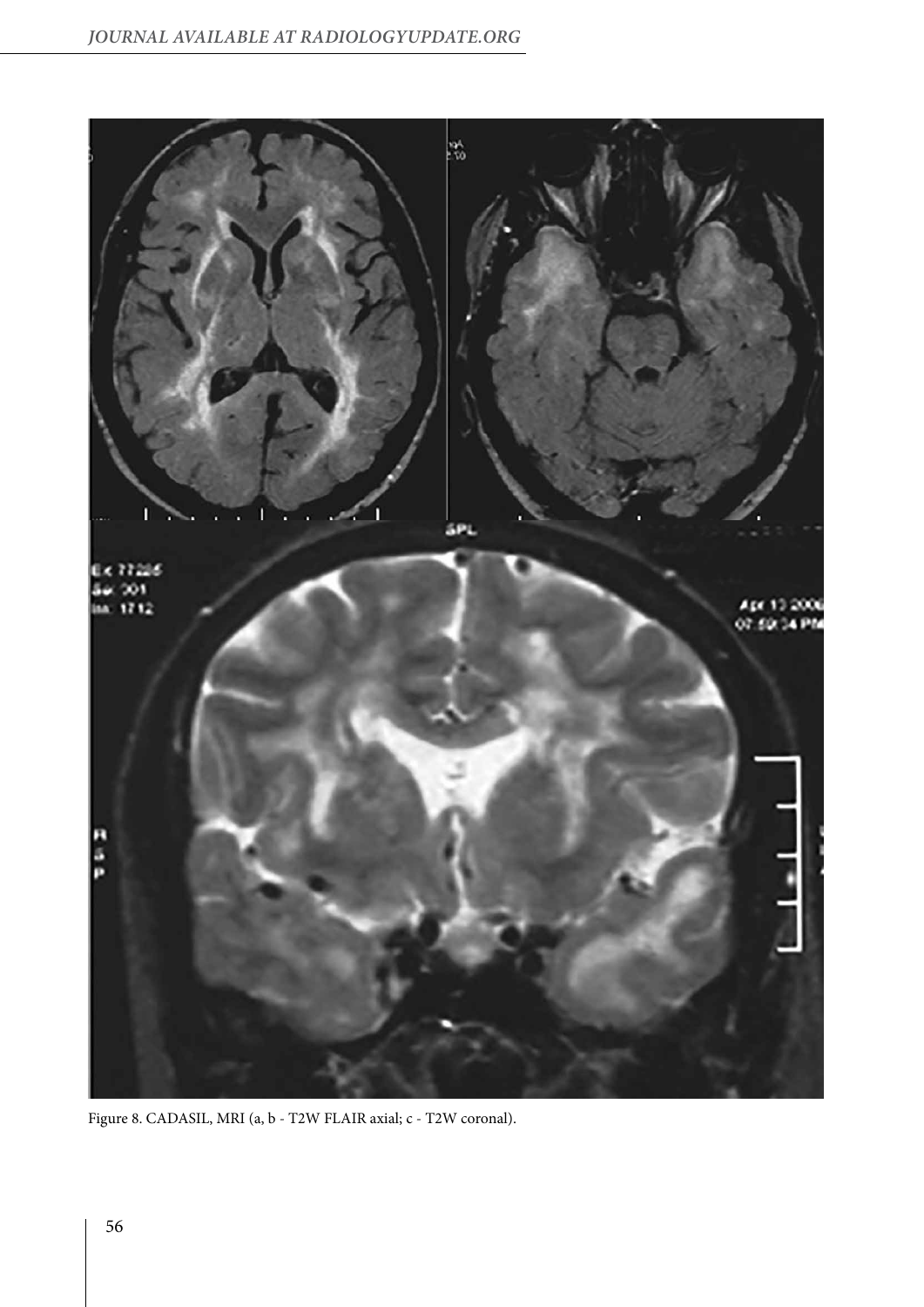

Figure 9. Cerebral amyloid angiopathy and encephalopathy, MRI (a - e T2W fl2d hemo axial; f - T2W/FLAIR axial).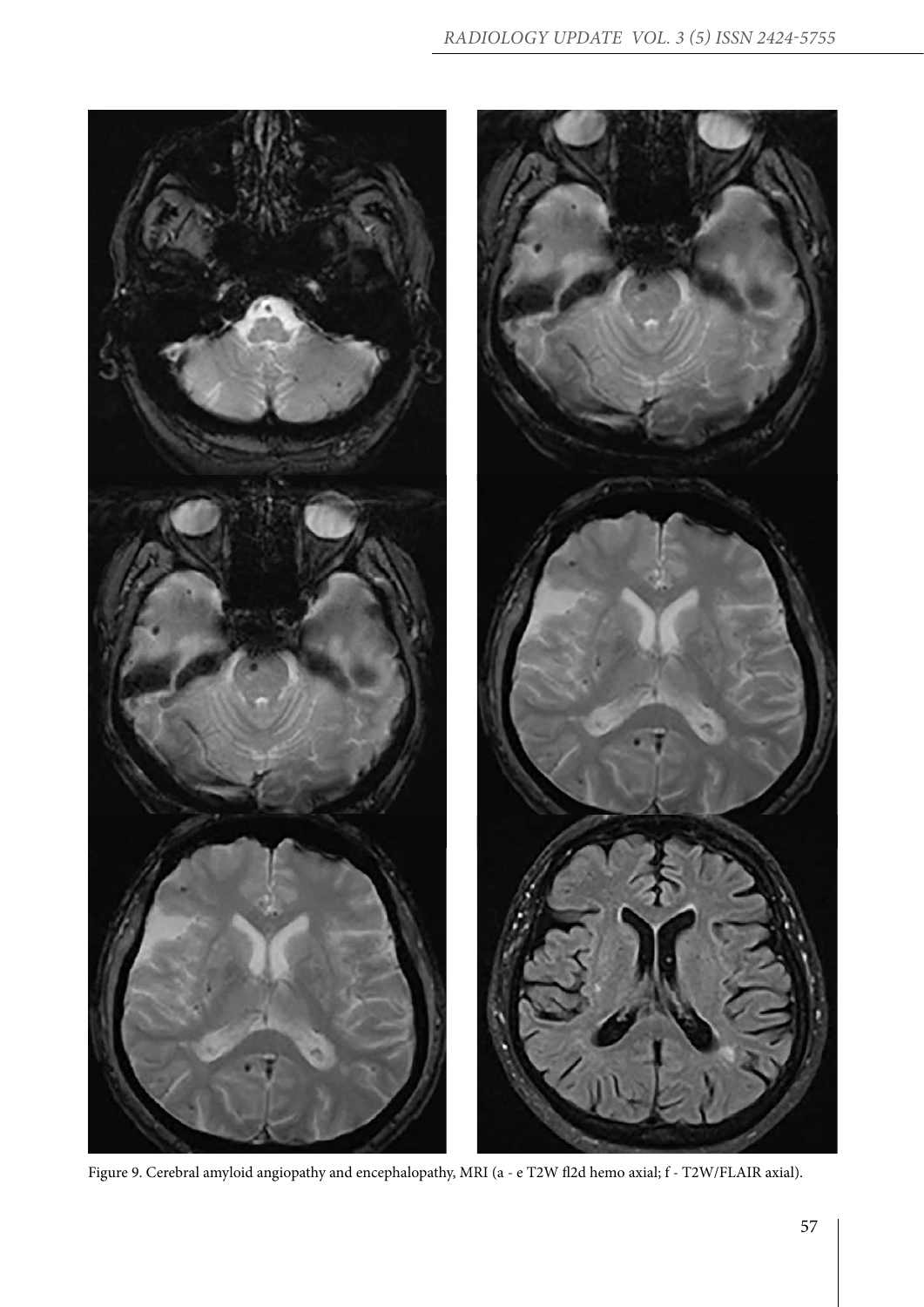

Figure 10. Pituitary apoplexy, MRI (a - T1W coronal; b - T1W sagittal).



## **CONCLUSIONS**

Headaches attributed to cranial and cerebral vascular disorders vary in etiology, clinical and radiological manifestation. Therefore, a good understanding of the purpose that each imaging modality serves is required. CT imaging is a widely available and a quick diagnostic tool which, unfortunately, is also associated with ionizing radiation. MRI is a sensitive brain parenchymal lesion evaluation tool that does not expose patients to radiation and enables the evaluation of small pathological structures in different sequences. However, MRI scans take longer, are more expensive, and not as widely accessible as CT scanners. Other imaging modalities provide additional information on the intraluminal, metabolic, or perfusion changes in the brain when initial imaging is not sufficient and requires clarification.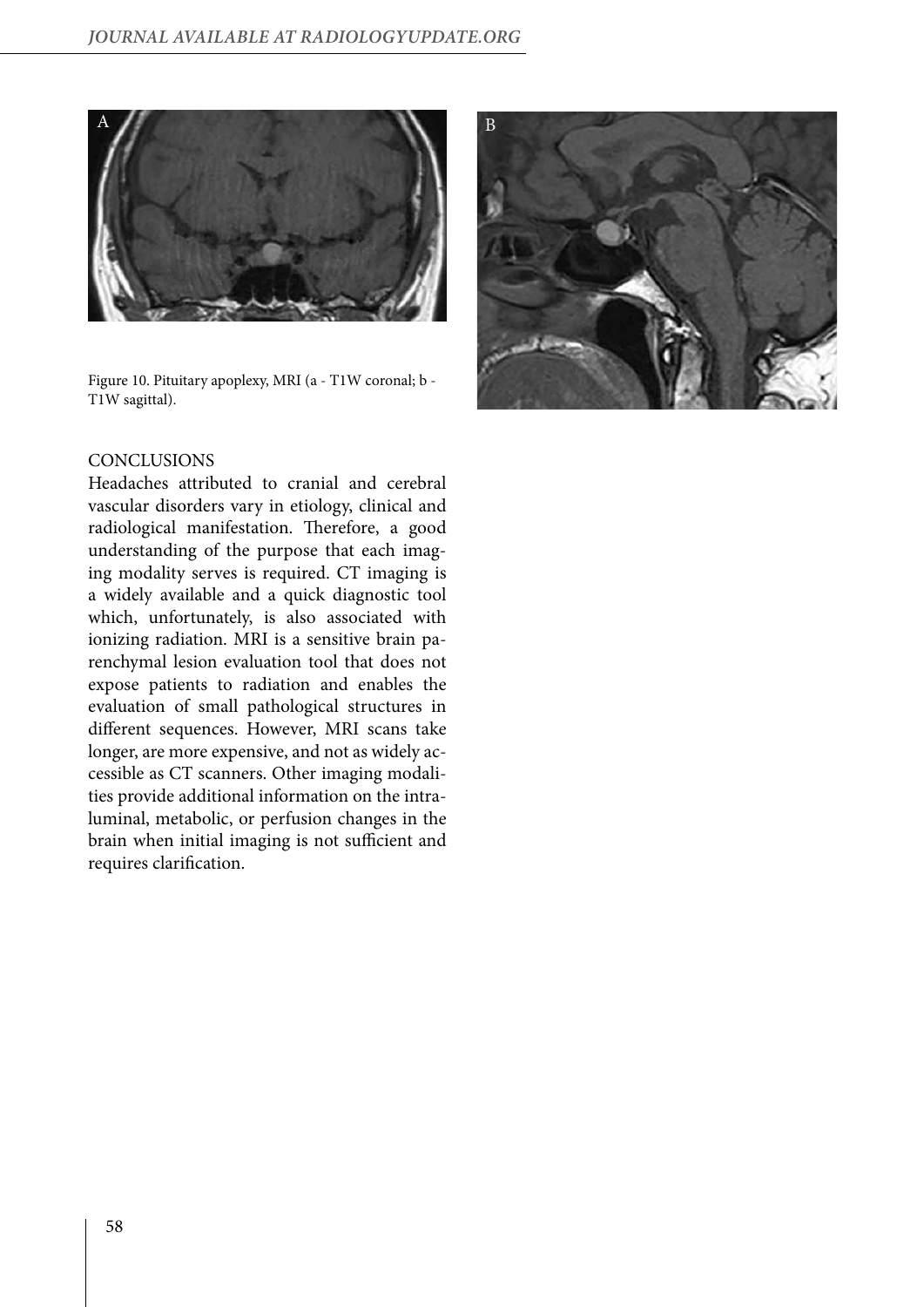#### **REFERENCES**

1. Paul Rizzoli WJM. Headache. Am J Med. 2017;325–46.

2. Stovner L, Hagen K, Jensen R, Katsarava Z, Lipton R, Scher A, et al. The Global Burden of Headache: A Documentation of Headache Prevalence and Disability Worldwide. Cephalalgia. 2007;27(3):193–210.

3. Goldstein J, Camargo C, Pelletier A, Edlow J. Headache in United States Emergency Departments. Cephalalgia. 2006;26(6):684–90.

4. Starling AJ. Diagnosis and Management of Headache in Older Adults [Internet]. Vol. 93, Mayo Clinic Proceedings. Elsevier; 2018. p. 252–62.

5. Newell KA. Headache Mistakes You Do Not Want to Make [Internet]. Vol. 2, Physician Assistant Clinics. Elsevier; 2017. p. 503–17.

6. Long BJ, Koyfman A. Benign Headache Management in the Emergency Department. J Emerg Med. 2018;54(4):458–68.

7. Sacco RL, Kasner SE, Broderick JP, Caplan LR, Connors JJ, Culebras A, et al. An updated definition of stroke for the 21st century: A statement for healthcare professionals from the American heart association/American stroke association. Stroke. 2013;44(7):2064–89.

8. Béjot Y, Bailly H, Durier J, Giroud M. Epidemiology of stroke in Europe and trends for the 21st century. Press Medicale. 2016;45(12):e391–8.

9. Pollak L, Shlomo N, Korn Lubetzki I. Headache in stroke according to National Acute Stroke Israeli Survey. Acta Neurol Scand. 2016;135(4):469–75.

10. Jamieson DG, Cheng NT, Skliut M. Headache and Acute Stroke. Curr Pain Headache Rep. 2014;18(9):444.

11. Lester MS, Liu BP. Imaging in the Evaluation of Headache. Med Clin North Am. 2013;97(2):243–65.

12. Hansen AP, Marcussen NS, Klit H, Andersen G, Finnerup NB, Jensen TS. Pain following stroke: A prospective study. Eur J Pain (United Kingdom). 2012;16(8):1128–36.

13. Harrison RA, Field TS. Post Stroke Pain: Identification, Assessment, and Therapy. Cerebrovasc Dis. 2015;39(3– 4):190–201.

14. Cassella CR, Jagoda A. Ischemic Stroke: Advances in Diagnosis and Management [Internet]. Vol. 35, Emergency Medicine Clinics of North America. Elsevier; 2017. p. 911–30.

15. Powers WJ, Rabinstein AA, Ackerson T, Adeoye OM, Bambakidis NC, Becker K, et al. 2018 Guidelines for the Early Management of Patients With Acute Ischemic Stroke: A Guideline for Healthcare Professionals From the American Heart Association/American Stroke Association. Stroke. 2018;49(3):e46–99.

16. Vilela P, Rowley HA. Brain ischemia: CT and MRI techniques in acute ischemic stroke. Eur J Radiol. 2017;96:162–72.

17. Powers WJ, Derdeyn CP, Biller J, Coffey CS, Hoh BL, Jauch EC, et al. 2015 American Heart Association/American Stroke Association Focused Update of the 2013 Guidelines for the Early Management of Patients With Acute Ischemic Stroke Regarding Endovascular Treatment. Stroke. 2015;46(10):3020–35.

18. Wardlaw JM, Mielke O. Early Signs of Brain Infarction at CT: Observer Reliability and Outcome after Thrombolytic Treatment— Systematic Review. Radiology. 2005;235(2):444–53. 19. Schröder J, Thomalla G. A critical review of Alberta stroke program early CT score for evaluation of acute stroke imaging. Front Neurol. 2017;7:245.

20. Jauch EC, Saver; JL, Adams HP, Bruno A, Connors JJ (Buddy), Demaerschalk BM, et al. Guidelines for the Early Management of Patients With Acute Ischemic Stroke. 2013;

21. Latchaw RE, Alberts MJ, Lev MH, Connors JJ, Harbaugh RE, Higashida RT, et al. Recommendations for Imaging of Acute Ischemic Stroke. Stroke. 2009;40(11):3646–78.

22. Wintermark M, Professor A, Sanelli P, Albers GW, Bello J, Derdeyn C, et al. Imaging Recommendations for Acute Stroke and Transient Ischemic Attack Patients: A Joint Statement by the American Society of Neuroradiology, the American College of Radiology and the Society of NeuroInterventional Surgery. AJNR Am J Neuroradiol. 2013;34(11):117–27.

23. González RG. Clinical MRI of acute ischemic stroke. J Magn Reson Imaging. 2012;36(2):259–71.

24. Lebedeva ER, Gurary NM, Olesen J. Headache in transient ischemic attacks. J Headache Pain. 2018;19(1):60.

25. Lee W, Frayne J. Transient ischaemic attack clinic: An evaluation of diagnoses and clinical decision making. J Clin Neurosci. 2015;22(4):645–8.

26. van Asch CJ, Luitse MJ, Rinkel GJ, van der Tweel I, Algra A, Klijn CJ. Incidence, case fatality, and functional outcome of intracerebral haemorrhage over time, according to age, sex, and ethnic origin: a systematic review and meta-analysis. Lancet Neurol. 2010;9(2):167–76.

27. Meretoja A, Strbian D, Putaala J, Curtze S, Haapaniemi E, Mustanoja S, et al. SMASH-U: A proposal for etiologic classification of intracerebral hemorrhage. Stroke. 2012;43(10):2592–7.

28. Koivunen R-J, Satopää J, Meretoja A, Strbian D, Haapaniemi E, Niemelä M, et al. Incidence, risk factors, etiology, severity and short-term outcome of non-traumatic intracerebral hemorrhage in young adults. Eur J Neurol. 2015;22(1):123–32.

29. Rothrock JF. Headaches caused by vascular disorders. Neurol Clin. 2014;32(2):305–19.

30. (IHS) HCC of the IHS. Headache Classification Committee of the International Headache Society (IHS) The International Classification of Headache Disorders, 3rd edition. Cephalalgia. 2018;38(1):1–211.

31. Alerhand S, Lay C. Spontaneous Intracerebral Hemorrhage. In: Emergency Medicine Clinics of North America. Elsevier; 2017. p. 825–45.

32. Chalela JA, Kidwell CS, Nentwich LM, Luby M, Butman JA, Demchuk AM, et al. Magnetic resonance imaging and computed tomography in emergency assessment of patients with suspected acute stroke: a prospective comparison. Lancet. 2007;369(9558):293–8.

33. Fiebach JB, Schellinger PD, Gass A, Kucinski T, Siebler M, Villringer A, et al. Stroke magnetic resonance imaging is accurate in hyperacute intracerebral hemorrhage: a multicenter study on the validity of stroke imaging. Stroke. 2004;35(2):502–6.

34. Safatli D, Günther A, Schlattmann P, Schwarz F, Kalff R, Ewald C. Predictors of 30-day mortality in patients with spontaneous primary intracerebral hemorrhage. Surg Neurol Int. 2016;7(19):510.

35. Wada R, Aviv RI, Fox AJ, Sahlas DJ, Gladstone DJ, Tomlinson G, et al. CT Angiography "Spot Sign" Predicts Hema-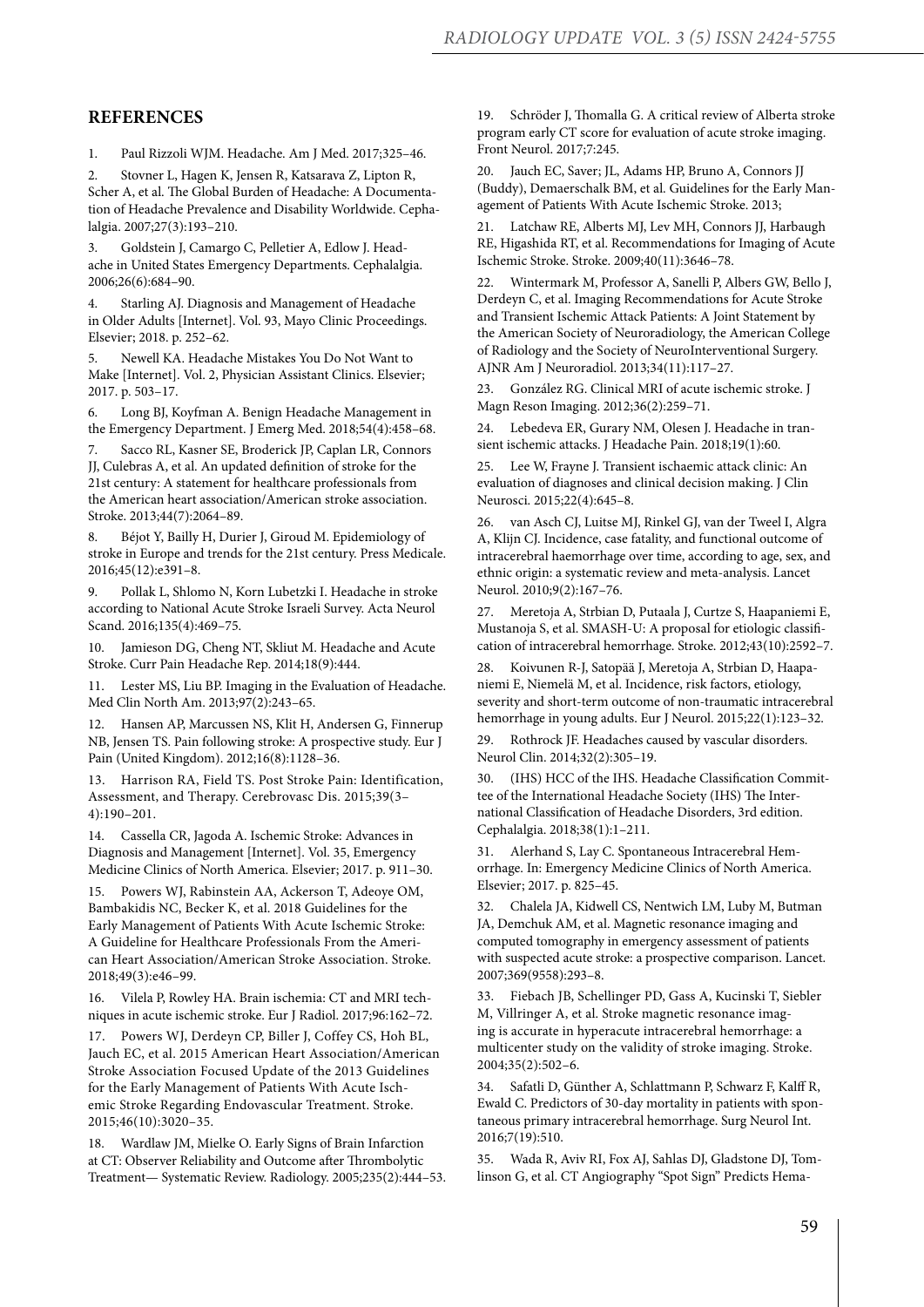toma Expansion in Acute Intracerebral Hemorrhage. Stroke. 2007;38(4):1257–62.

36. Demchuk AM, Dowlatshahi D, Rodriguez-Luna D, Molina CA, Blas YS, Dzialowski I, et al. Prediction of haematoma growth and outcome in patients with intracerebral haemorrhage using the CT-angiography spot sign (PREDICT): a prospective observational study. Lancet Neurol. 2012;11(4):307–14.

37. Park SY, Kong MH, Kim JH, Kang DS, Song KY, Huh SK. Role of "Spot Sign" on CT Angiography to Predict Hematoma Expansion in Spontaneous Intracerebral Hemorrhage. J Korean Neurosurg Soc. 2010;48(5):399.

38. Martí-Fàbregas J, Delgado-Mederos R, Granell E, Morenas Rodríguez E, Marín Lahoz J, Dinia L, et al. Microbleed Burden and Hematoma Expansion in Acute Intracerebral Hemorrhage. Eur Neurol. 2013;70(3–4):175–8.

39. Hemphill JC, Greenberg SM, Anderson CS, Becker K, Bendok BR, Cushman M, et al. Guidelines for the Management of Spontaneous Intracerebral Hemorrhage: A Guideline for Healthcare Professionals from the American Heart Association/ American Stroke Association. Stroke. 2015;46(7):2032–60.

40. Shoamanesh A, Catanese L, Sakai O, Pikula A, Kase CS. Diffusion-Weighted imaging hyperintensities in intracerebral hemorrhage: Microinfarcts or microbleeds? Ann Neurol. 2013;73(6):795–6.

41. Kamel H, Navi BB, Hemphill JC. A Rule to Identify Patients Who Require Magnetic Resonance Imaging After Intracerebral Hemorrhage. Neurocrit Care. 2013;18(1):59–63.

McCormack RF, Hutson A. Can Computed Tomography Angiography of the Brain Replace Lumbar Puncture in the Evaluation of Acute-onset Headache After a Negative Noncontrast Cranial Computed Tomography Scan? Acad Emerg Med. 2010;17(4):444–51.

43. Ashraf R, Akhtar M, Akhtar S, Manzoor I. Diagnostic accuracy of flair in detection of acute subarachnoid hemorrhage in patients presenting with severe headache. Journal of Neuroradiology. 2018;

44. Yesilaras M, Kilic TY, Yesilaras S, Atilla OD, Öncel D, Çamlar M. The diagnostic and prognostic value of the optic nerve sheath diameter on CT for diagnosis spontaneous subarachnoid hemorrhage. Am J Emerg Med. 2017;35(10):1408–13.

45. van Gijn J, Kerr RS, Rinkel GJ. Subarachnoid haemorrhage. Lancet. 2007;369(9558):306–18.

46. Tabatabai RR, Swadron SP. Headache in the Emergency Department: Avoiding Misdiagnosis of Dangerous Secondary Causes. Emerg Med Clin North Am. 2016;34(4):695–716.

47. Rogers A, Furyk J, Banks C, Chu K. Diagnosis of subarachnoid haemorrhage: A survey of Australasian emergency physicians and trainees. Emerg Med Australas. 2014;26(5):468–73.

48. Swadron SP. Pitfalls in the Management of Headache in the Emergency Department. Emerg Med Clin North Am. 2010;28(1):127–47.

49. Farzad A, Radin B, Oh JS, Teague HM, Euerle BD, Nable J V., et al. Emergency diagnosis of subarachnoid hemorrhage: An evidence-based debate [Internet]. Vol. 44, Journal of Emergency Medicine. 2013. p. 1045–53.

50. Bonita R, Thomson S. Subarachnoid hemorrhage: Epidemiology, diagnosis, management, and outcome. Stroke. 1985;16(4):591–4.

51. Byyny RL, Mower WR, Shum N, Gabayan GZ, Fang S, Baraff LJ. Sensitivity of Noncontrast Cranial Computed Tomography for the Emergency Department Diagnosis of Subarachnoid Hemorrhage. Ann Emerg Med. 2008;51(6):697–703.

52. Wiesmann M, Mayer TE, Yousry I, Medele R, Hamann GF, Brückmann H. Detection of hyperacute subarachnoid hemorrhage of the brain by using magnetic resonance imaging. J Neurosurg. 2002;96(4):684–9.

53. Mitchell P, Wilkinson ID, Hoggard N, Paley MN, Jellinek DA, Powell T, et al. Detection of subarachnoid haemorrhage with magnetic resonance imaging. J Neurol Neurosurg Psychiatry. 2001;70(2):205–11.

54. Graff-Radford J, Fugate JE, Klaas J, Flemming KD, Brown RD, Rabinstein AA. Distinguishing clinical and radiological features of non-traumatic convexal subarachnoid hemorrhage. Eur J Neurol. 2016;23(5):839–46.

55. Connolly ES, Rabinstein AA, Carhuapoma JR, Derdeyn CP, Dion J, Higashida RT, et al. Guidelines for the management of aneurysmal subarachnoid hemorrhage: A guideline for healthcare professionals from the american heart association/ american stroke association [Internet]. Vol. 43, Stroke. 2012. p. 1711–37.

56. Wu X, Kalra VB, Forman HP, Malhotra A. Cost-effectiveness analysis of CTA and LP for evaluation of suspected SAH after negative non-contrast CT. Clin Neurol Neurosurg. 2016;142:104–11.

57. Edlow JA. What Are the Unintended Consequences of Changing the Diagnostic Paradigm for Subarachnoid Hemorrhage After Brain Computed Tomography to Computed Tomographic Angiography in Place of Lumbar Puncture? Acad Emerg Med. 2010;17(9):991–5.

58. Dubosh NM, Bellolio MF, Rabinstein AA, Edlow JA. Sensitivity of Early Brain Computed Tomography to Exclude Aneurysmal Subarachnoid Hemorrhage. Stroke. 2016;47(3):750–5.

59. Blok KM, Rinkel GJE, Majoie CBLM, Hendrikse J, Braaksma M, Tijssen CC, et al. CT within 6 hours of headache onset to rule out subarachnoid hemorrhage in nonacademic hospitals. Neurology. 2015;84(19):1927–32.

60. Perry JJ, Stiell IG, Sivilotti MLA, Bullard MJ, Émond M, Symington C, et al. Sensitivity of computed tomography performed within six hours of onset of headache for diagnosis of subarachnoid haemorrhage: Prospective cohort study. BMJ. 2011;343(7817):d4277.

61. Carpenter CR, Hussain AM, Ward MJ, Zipfel GJ, Fowler S, Pines JM, et al. Spontaneous Subarachnoid Hemorrhage: A Systematic Review and Meta-analysis Describing the Diagnostic Accuracy of History, Physical Examination, Imaging, and Lumbar Puncture With an Exploration of Test Thresholds. Acad Emerg Med. 2016;23(9):963–1003.

62. Migdal VL, Wu WK, Long D, McNaughton CD, Ward MJ, Self WH. Risk-benefit analysis of lumbar puncture to evaluate for nontraumatic subarachnoid hemorrhage in adult ED patients. Am J Emerg Med. 2015;33(11):1597–601.

63. Cooper JG, Smith B, Hassan TB. A retrospective review of sudden onset severe headache and subarachnoid haemorrhage on the clinical decision unit. Eur J Emerg Med. 2016;23(5):356–62.

64. Mark DG, Hung Y-Y, Offerman SR, Rauchwerger AS, Reed ME, Chettipally U, et al. Nontraumatic Subarachnoid Hemorrhage in the Setting of Negative Cranial Computed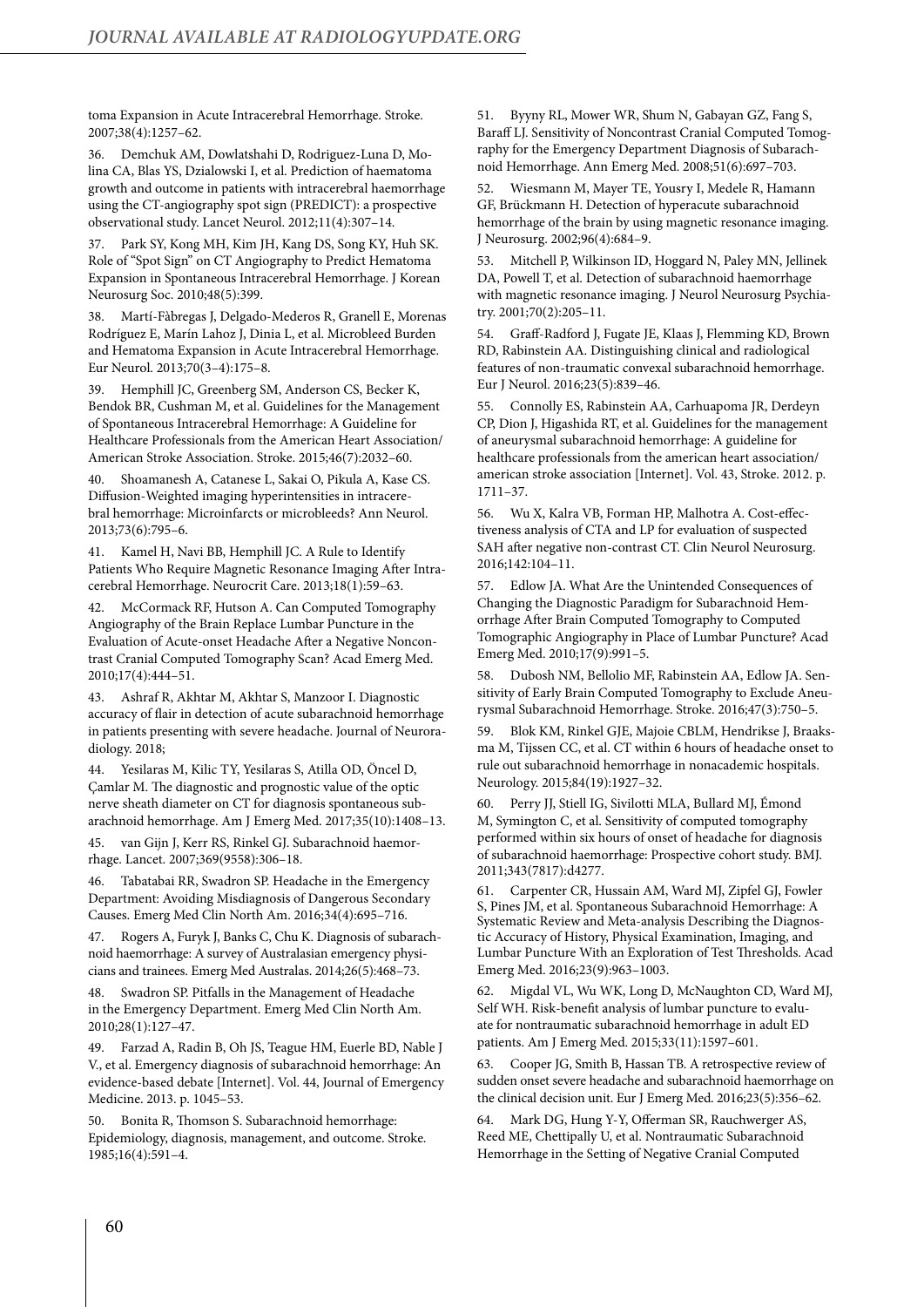Tomography Results: External Validation of a Clinical and Imaging Prediction Rule. Ann Emerg Med. 2013;62(1):1–10.e1.

65. Mortimer AM, Bradley MD, Stoodley NG, Renowden SA. Thunderclap headache: Diagnostic considerations and neuroimaging features [Internet]. Vol. 68, Clinical Radiology. W.B. Saunders; 2013. p. e101–13.

66. Al-Mufti F, Mayer SA. Neurocritical Care of Acute Subdural Hemorrhage. Neurosurg Clin N Am. 2017;28(2):267–78.

67. Vega RA, Valadka AB. Natural History of Acute Subdural Hematoma. Neurosurg Clin N Am. 2017;28(2):247–55.

68. Avis SP. Nontraumatic Acute Subdural Hematoma: A Case Report and Review of the Literature. Am J Forensic Med Pathol. 1993;14(2):130–4.

69. Carroll JJ, Lavine SD, Meyers PM. Imaging of Subdural Hematomas. Neurosurg Clin N Am. 2017;28(2):179–203.

70. Gentry LR, Godersky JC, Thompson B, Dunn VD. Prospective comparative study of intermediate-field MR and CT in the evaluation of closed head trauma. AJR Am J Roentgenol. 1988;150(3):673–82.

71. Thapa A, KC B, Shakya B. Pure Acute-on-Chronic Subdural Hematoma Due to Ruptured Posterior Communicating Artery Aneurysm: Unsuspecting Entity. World Neurosurg. 2018;114:335–8.

72. Verhey LH, Wang W, Adel JG. True Cortical Saccular Aneurysm Presenting as an Acute Subdural Hematoma. World Neurosurg. 2018;113:58–61.

73. Mathais Q, Esnault P, Dagain A, Sellier A, Simon PY, Prunet B, et al. Spontaneous pure subacute subdural haematoma without subarachnoid haemorrhage caused by rupture of middle cerebral artery aneurysm. Anaesth Crit Care Pain Med. 2018;37(6):623–4.

74. Koerbel A, Ernemann U, Freudenstein D. Acute subdural haematoma without subarachnoid haemorrhage caused by rupture of an internal carotid artery bifurcation aneurysm: Case report and review of literature. Br J Radiol. 2005;78(931):646–50.

75. Awaji K, Inokuchi R, Ikeda R, Haisa T. Nontraumatic Pure Acute Subdural Hematoma Caused by a Ruptured Cortical Middle Cerebral Artery Aneurysm: Case Report and Literature Review [Internet]. Vol. 3, NMC Case Report Journal. 2016. p. 63–6.

76. Inokuchi G, Makino Y, Yajima D, Motomura A, Chiba F, Torimitsu S, et al. A case of acute subdural hematoma due to ruptured aneurysm detected by postmortem angiography. Int J Legal Med. 2016;130(2):441–6.

77. Brisman JL, Song JK, Newell DW. Cerebral Aneurysms. N Engl J Med. 2006;355(9):928–39.

Brown RD, Broderick JP. Unruptured intracranial aneurysms: epidemiology, natural history, management options, and familial screening. Lancet Neurol. 2014;13(4):393–404.

Schwartz RB, Tice HM, Hooten SM, Hsu L, Stieg PE. Evaluation of cerebral aneurysms with helical CT: correlation with conventional angiography and MR angiography. Radiology. 1994;192(3):717–22.

80. Hacein-Bey L, Provenzale JM. Current imaging assessment and treatment of intracranial aneurysms. Am J Roentgenol. 2011;196:32–44.

81. Pradilla G, Wicks RT, Hadelsberg U, Gailloud P, Coon AL, Huang J, et al. Accuracy of computed tomography angiography in the diagnosis of intracranial aneurysms. World Neurosurg.

2013;80(6):845–52.

82. Li M-H, Li Y-D, Tan H-Q, Gu B-X, Chen Y-C, Wang W, et al. Contrast-free MRA at 3.0 T for the detection of intracranial aneurysms. Neurology. 2011;77(7):667–76.

83. Sailer AMH, Wagemans BAJM, Nelemans PJ, De Graaf R, Van Zwam WH. Diagnosing intracranial aneurysms with mr angiography : Systematic review and meta-analysis. Stroke. 2014;45(1):119–26.

84. Stafa A, Leonardi M. Role of Neuroradiology in Evaluating Cerebral Aneurysms. Interv Neuroradiol. 2008;14:23–37.

85. Dalton A, Dobson G, Prasad M, Mukerji N. De novo intracerebral arteriovenous malformations and a review of the theories of their formation. Br J Neurosurg. 2018;32(3):305–11.

86. Mohr JP, Kejda-Scharler J, Pile-Spellman J. Diagnosis and treatment of arteriovenous malformations topical collection on stroke. Curr Neurol Neurosci Rep. 2013;13(2):324.

87. Lang S-S, Beslow LA, Bailey RL, Vossough A, Ekstrom J, Heuer GG, et al. Follow-up imaging to detect recurrence of surgically treated pediatric arteriovenous malformations. J Neurosurg Pediatr. 2012;9(5):497–504.

88. Saleh RS, Singhal A, Lohan D, Duckwiler G, Finn P, Ruehm S. Assessment of cerebral arteriovenous malformations with high temporal and spatial resolution contrast-enhanced magnetic resonance angiography: A review from protocol to clinical application [Internet]. Vol. 19, Topics in Magnetic Resonance Imaging. 2008. p. 251–7.

89. Serulle Y, Miller TR, Gandhi D. Dural Arteriovenous Fistulae: Imaging and Management [Internet]. Vol. 26, Neuroimaging Clinics of North America. 2016. p. 247–58.

90. Elhammady MS, Ambekar S, Heros RC. Epidemiology, clinical presentation, diagnostic evaluation, and prognosis of cerebral dural arteriovenous fistulas. In: Handbook of Clinical Neurology. 2017. p. 99–105.

Srinivasan VM, Chintalapani G, Duckworth EAM, Kan P. Application of 4-Dimensional Digital Subtraction Angiography for Dural Arteriovenous Fistulas. World Neurosurg. 2016;96:24–30.

92. Tsai L-K, Liu H-M, Jeng J-S. Diagnosis and management of intracranial dural arteriovenous fistulas. Expert Rev Neurother. 2016;16(3):307–18.

93. Naserrudin NS, Mohammad Raffiq MA. Dural arteriovenous fistula mimicking temporal arteritis. Clin Neurol Neurosurg. 2019;176:44–6.

94. Stapleton CJ, Barker FG. Cranial Cavernous Malformations. Stroke. 2018;49(4):1029–35.

95. Daniele Rigamonti, M.D., Mark N. Hadley, M.D., Burton P. Drayer, M.D., Peter C. Johnson, M.D., M.A., Karen Hoenig-Rigamonti, M.D., J. Thomas Knight, M.D., and Robert F. Spetzler MD. Cerebral cavernous malformations. N Engl J Med. 1998;319(6):343–7.

96. Comi AM. Sturge-Weber syndrome. Handb Clin Neurol. 2015;132:157–68.

97. Higueros E, Roe E, Granell E, Baselga E. Síndrome de Sturge-Weber: revisión [Internet]. Vol. 108, Actas Dermo-Sifiliograficas. Elsevier; 2017. p. 407–17.

98. Sudarsanam A, Ardern-Holmes SL. Sturge-Weber syndrome: From the past to the present [Internet]. Vol. 18, European Journal of Paediatric Neurology. W.B. Saunders; 2014. p. 257–66.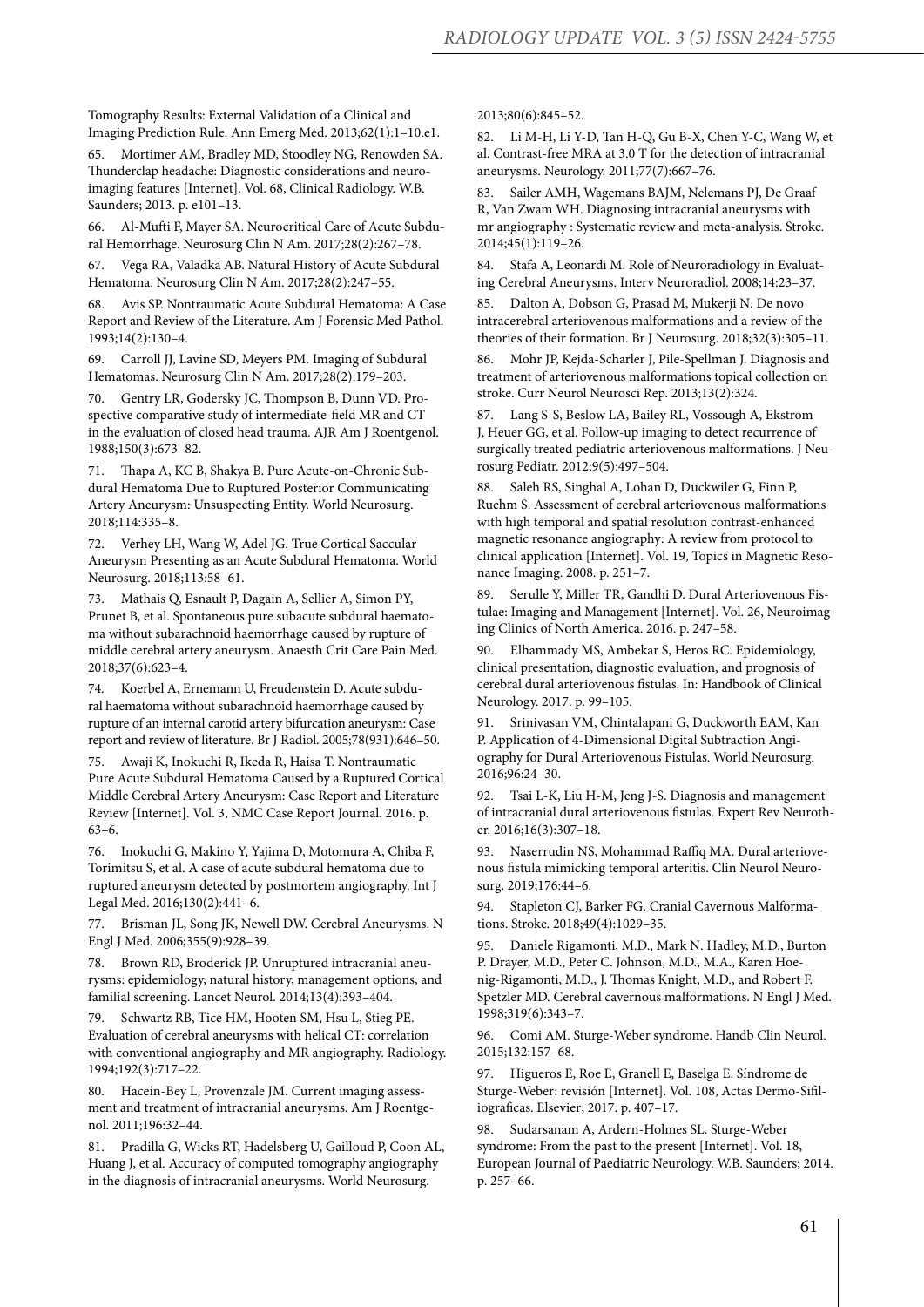99. Pinto AL, Chen L, Friedman R, Grant PE, Poduri A, Takeoka M, et al. Sturge-Weber Syndrome: Brain Magnetic Resonance Imaging and Neuropathology Findings. Pediatr Neurol. 2016;58:25–30.

100. Koster MJ, Matteson EL, Warrington KJ. Large-vessel giant cell arteritis: Diagnosis, monitoring and management [Internet]. Vol. 57, Rheumatology (United Kingdom). 2018. p. ii32-ii42.

101. Christoph BT, Gregor S, Markus A, Daniel S, Christof R, Thomas D. The clinical benefit of imaging in the diagnosis and treatment of giant cell arteritis [Internet]. Vol. 148, Swiss Medical Weekly. EMH Media; 2018.

102. Nesher G. The diagnosis and classification of giant cell arteritis. J Autoimmun. 2014;48–49:73–5.

103. Hyeon Jeong Cho, MS, Justin Bloomberg, DO, Jeffrey Nichols M. Giant Cell Arteritis. Disease-a-month. 2017;367–87.

104. Buttgereit F, Dejaco C, Matteson EL, Dasgupta B. Polymyalgia Rheumatica and Giant Cell Arteritis. JAMA. 2016;315(22):2442–58.

105. Jem Ninan, Susan Lester CH. Giant Cell Arteritis. Best Pract Res Clin Rheumatol. 2016;367–87.

106. Frohman L, Wong ABC, Matheos K, Leon-Alvarado LG, Danesh-Meyer H V. New developments in giant cell arteritis. Surv Ophthalmol. 2016;61(4):400–21.

107. Mandal J, Chung SA. Primary Angiitis of the Central Nervous System [Internet]. Vol. 43, Rheumatic Disease Clinics of North America. Elsevier; 2017. p. 503–18.

108. Salvarani C, Brown RD, Calamia KT, Christianson TJH, Weigand SD, Miller D V, et al. Primary central nervous system vasculitis: analysis of 101 patients. Ann Neurol. 2007;62(5):442– 51.

109. Rodriguez-Pla A, Monach PA. Primary Angiitis of the Central Nervous System in Adults and Children. Rheum Dis Clin North Am. 2015;41(1):47–62.

110. Hajj-Ali RA, Calabrese LH. Primary angiitis of the central nervous system. Autoimmun Rev. 2013;12(4):463–6.

111. Boulouis G, De Boysson H, Zuber M, Guillevin L, Meary E, Costalat V, et al. Primary Angiitis of the Central Nervous System: Magnetic Resonance Imaging Spectrum of Parenchymal, Meningeal, and Vascular Lesions at Baseline. Stroke. 2017;48(5):1248–55.

112. Singhal AB, Topcuoglu MA, Fok JW, Kursun O, Nogueira RG, Frosch MP, et al. Reversible cerebral vasoconstriction syndromes and primary angiitis of the central nervous system: clinical, imaging, and angiographic comparison. Ann Neurol. 2016;79(6):882–94.

113. Gan C, Maingard J, Giles L, Phal PM, Tan KM. Primary angiitis of the central nervous system presenting as a mass lesion. J Clin Neurosci. 2015;22(9):1528–31.

114. Engelter ST, Traenka C, Von Hessling A, Lyrer PA. Diagnosis and treatment of cervical artery dissection. Neurol Clin. 2015;33(2):421–41.

115. Kim Y-K, Schulman S. Cervical artery dissection: Pathology, epidemiology and management. Thromb Res. 2009;123(6):810–21.

116. Robertson JJ, Koyfman A. Cervical Artery Dissections: A Review. J Emerg Med. 2016;51(5):508–18.

117. Mattioni A, Paciaroni M, Sarchielli P, Murasecco D, Pelliccioli GP, Calabresi P. Multiple cranial nerve palsies in a patient with internal carotid artery dissection. Eur Neurol. 2007;58(2):125–7.

118. Dittrich R, Ritter MA, Ringelstein EB. Ultrasound in spontaneous cervical artery dissection. Perspect Med. 2012;1– 12:250–4.

119. Kim YK, Schulman S. Cervical artery dissection: Pathology, epidemiology and management [Internet]. Vol. 123, Thrombosis Research. Pergamon; 2009. p. 810–21.

120. Debette S, Leys D. Cervical-artery dissections: predisposing factors, diagnosis, and outcome. Lancet Neurol. 2009;8(7):668–78.

121. Provenzale JM, Sarikaya B. Comparison of test performance characteristics of MRI, MR angiography, and CT angiography in the diagnosis of carotid and vertebral artery dissection: A review of the medical literature [Internet]. Vol. 193, American Journal of Roentgenology. 2009. p. 1167–74.

122. Hanning U, Sporns PB, Schmiedel M, Ringelstein EB, Heindel W, Wiendl H, et al. CT versus MR Techniques in the Detection of Cervical Artery Dissection. J Neuroimaging. 2017;27(6):607–12.

123. Thomas MA, Pearce WH, Rodriguez HE, Helenowski IB, Eskandari MK. Durability of Stroke Prevention with Carotid Endarterectomy and Carotid Stenting. Surgery. 2018;164(6):1271–8.

124. Galyfos G, Sianou A, Filis K. Cerebral hyperperfusion syndrome and intracranial hemorrhage after carotid endarterectomy or carotid stenting: A meta-analysis. J Neurol Sci. 2017;381:74–82.

125. Kirchoff-Torres KF, Bakradze E. Cerebral Hyperperfusion Syndrome After Carotid Revascularization and Acute Ischemic Stroke. Curr Pain Headache Rep. 2018;22(4):24.

126. Doepp F, Kebelmann-Betzing C, Kivi A, Schreiber SJ. Stenosis or Hyperperfusion in Sickle Cell Disease - Ultrasound Assessment of Cerebral Blood Flow Volume. Ultrasound Med Biol. 2012;38(8):1333–8.

127. Van Mook WNKA, Rennenberg RJMW, Schurink GW, Van Oostenbrugge RJ, Mess WH, Hofman PAM, et al. Cerebral hyperperfusion syndrome. Lancet Neurol. 2005;4(12):877–88.

128. Zhang Y, Kumar A, Tezel JB, Zhou Y. Imaging Evidence for Cerebral Hyperperfusion Syndrome after Intravenous Tissue Plasminogen Activator for Acute Ischemic Stroke. Case Rep Neurol Med. 2016;2016:1–5.

129. Yoo DH, Roh HG, Choi SS, Moon J, Lee J, Cho YD, et al. Staged carotid artery stenting in patients with severe carotid stenosis: Multicenter experience. J Clin Neurosci. 2018;53:74–8.

130. Ferro JM, Canhão P, Stam J, Bousser MG, Barinagarrementeria F. Prognosis of Cerebral Vein and Dural Sinus Thrombosis: Results of the International Study on Cerebral Vein and Dural Sinus Thrombosis (ISCVT). Stroke. 2004;35(3):664–70.

131. Coutinho JM, Zuurbier SM, Aramideh M, Stam J. The incidence of cerebral venous thrombosis: A cross-sectional study. Stroke. 2012;43(12):3375–7.

132. Coutinho JM. Cerebral venous thrombosis. J Thromb Haemost. 2015;13:S238–44.

133. Rizzo L, Crasto SG, Rudà R, Gallo G, Tola E, Garabello D, et al. Cerebral venous thrombosis: role of CT, MRI and MRA in the emergency setting. Radiol Med. 2010;115(2):313–25.

134. Saposnik G, Barinagarrementeria F, Brown RD, Bushnell CD, Cucchiara B, Cushman M, et al. Diagnosis and manage-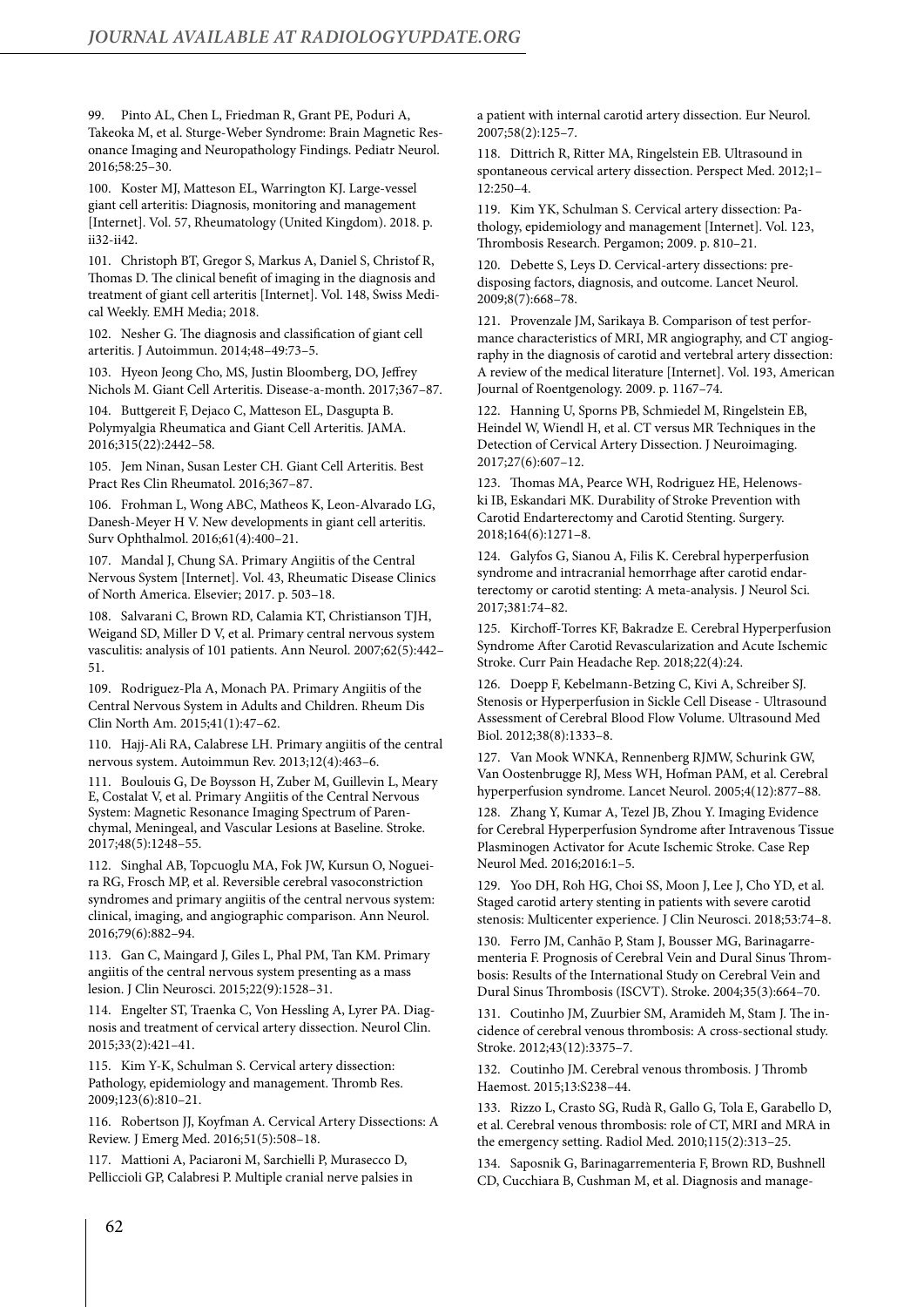ment of cerebral venous thrombosis: A statement for healthcare professionals from the American Heart Association/American Stroke Association. Stroke. 2011;42(4):1158–92.

135. Rodallec MH, Krainik A, Feydy A, Hélias A, Colombani J-M, Jullès M-C, et al. Cerebral Venous Thrombosis and Multidetector CT Angiography: Tips and Tricks. RadioGraphics. 2006;26(suppl\_1):S5–18.

136. Buyck P-J, De Keyzer F, Vanneste D, Wilms G, Thijs V, Demaerel P. CT Density Measurement and H:H Ratio Are Useful in Diagnosing Acute Cerebral Venous Sinus Thrombosis. Am J Neuroradiol. 2013;34(8):1568–72.

137. Goldberg AL, Rosenbaum AE, Wang H, Kim WS, Lewis VL, Hanley DF. Computed tomography of dural sinus thrombosis. J Comput Assist Tomogr. 1986;10(1):16–20.

138. Long B, Koyfman A, Runyon MS. Cerebral Venous Thrombosis: A Challenging Neurologic Diagnosis. Emerg Med Clin North Am. 2017;35(4):869–78.

139. Leach JL, Fortuna RB, Jones B V., Gaskill-Shipley MF. Imaging of Cerebral Venous Thrombosis: Current Techniques, Spectrum of Findings, and Diagnostic Pitfalls. RadioGraphics. 2006;26(suppl\_1):S19–41.

140. Gratama van Andel HA, van Boven LJ, van Walderveen MA, Venema HW, van Rijn JC, Stam J, et al. Interobserver variability in the detection of cerebral venous thrombosis using CT venography with matched mask bone elimination. Clin Neurol Neurosurg. 2009;111(9):717–23.

141. Ozsvath RR, Casey SO, Lustrin ES, Alberico RA, Hassankhani A, Patel M. Cerebral Venography: Comparison of CT and MR Projection Venography. Am J Roentgenol. 1997;169(6):1699–707.

142. Ayanzen RH, Bird CR, Keller PJ, McCully FJ, Theobald MR, Heiserman JE. Cerebral MR venography: Normal anatomy and potential diagnostic pitfalls. Am J Neuroradiol. 2000;21(1):74–8.

143. Boukobza M, Crassard I, Bousser MG, Chabriat H. MR imaging features of isolated cortical vein thrombosis: Diagnosis and follow-up. Am J Neuroradiol. 2009;30(2):344–8.

144. Farb RI, Scott JN, Willinsky RA, Montanera WJ, Wright GA, TerBrugge KG. Intracranial Venous System: Gadolinium-enhanced Three-dimensional MR Venography with Auto-triggered Elliptic Centric-ordered Sequence—Initial Experience. Radiology. 2003;226(1):203–9.

145. Silvis SM, de Sousa DA, Ferro JM, Coutinho JM. Cerebral venous thrombosis. Nat Rev Neurol. 2017;13(9):555–65.

146. Dinkin MJ, Patsalides A. Venous Sinus Stenting for Idiopathic Intracranial Hypertension: Where Are We Now? Neurol Clin. 2017;35(1):59–81.

147. Ducros A. Reversible cerebral vasoconstriction syndrome. Lancet Neurol. 2012;11(10):906–17.

148. Ducros A, Wolff V. The Typical Thunderclap Headache of Reversible Cerebral Vasoconstriction Syndrome and its Various Triggers. Headache J Head Face Pain. 2016;56(4):657–73.

149. Ducros A, Boukobza M, Porcher R, Sarov M, Valade D, Bousser M-G. The clinical and radiological spectrum of reversible cerebral vasoconstriction syndrome. A prospective series of 67 patients. Brain. 2007;130(12):3091–101.

150. Singhal AB, Hajj-Ali RA, Topcuoglu MA, Fok J, Bena J, Yang D, et al. Reversible Cerebral Vasoconstriction Syndromes. Arch Neurol. 2011;68(8):1005–12.

151. Wolff V, Ducros A. Reversible Cerebral Vasoconstriction Syndrome Without Typical Thunderclap Headache. Headache J Head Face Pain. 2016;56(4):674–87.

152. Wolff V, Armspach J-P, Lauer V, Rouyer O, Ducros A, Marescaux C, et al. Ischaemic Strokes with Reversible Vasoconstriction and without Thunderclap Headache: A Variant of the Reversible Cerebral Vasoconstriction Syndrome? Cerebrovasc Dis. 2015;39(1):31–8.

153. Katz BS, Fugate JE, Ameriso SF, Pujol-Lereis VA, Mandrekar J, Flemming KD, et al. Clinical Worsening in Reversible Cerebral Vasoconstriction Syndrome. JAMA Neurol. 2014;71(1):68–73.

154. Marder CP, Donohue MM, Weinstein JR, Fink KR. Multimodal imaging of reversible cerebral vasoconstriction syndrome: A series of 6 cases. Am J Neuroradiol. 2012;33(7):1403–10.

155. Miller TR, Shivashankar R, Mossa-Basha M, Gandhi D. Reversible Cerebral Vasoconstriction Syndrome, Part 2: Diagnostic Work-Up, Imaging Evaluation, and Differential Diagnosis. Am J Neuroradiol. 2015;36(9):1580–8.

156. Kumar S, Goddeau RP, Selim DMH, Thomas PA, Schlaug G, Alhazzani PA, et al. Atraumatic convexal subarachnoid hemorrhage Clinical presentation, imaging patterns, and etiologies. Neurology. 2010;74(11):893–9.

157. Lin C-H, Chen Y-Y, Chiu L-A, Lee K-W. Dual energy computed tomography angiography for the rapid diagnosis of reversible cerebral vasoconstriction syndromes: report of a case. Acta Neurol Taiwan. 2013;22(1):36–42.

158. Kameda T, Namekawa M, Shimazaki H, Minakata D, Matsuura T, Nakano I. Unique combination of hyperintense vessel sign on initial FLAIR and delayed vasoconstriction on MRA in reversible cerebral vasoconstriction syndrome: A case report. Cephalalgia. 2014;34(13):1093–6.

159. Chen S-P, Fuh J-L, Lirng J-F, Wang S-J. Hyperintense vessels on flair imaging in reversible cerebral vasoconstriction syndrome. Cephalalgia. 2012;32(4):271–8.

160. Chen S-P, Fuh J-L, Wang S-J, Chang F-C, Lirng J-F, Fang Y-C, et al. Magnetic resonance angiography in reversible cerebral vasoconstriction syndromes. Ann Neurol. 2010;67(5):648–56.

161. Chen S-P, Fuh J-L, Chang F-C, Lirng J-F, Shia B-C, Wang S-J. Transcranial color doppler study for reversible cerebral vasoconstriction syndromes. Ann Neurol. 2008;63(6):751–7.

162. Ducros A, Bousser M-G. Reversible cerebral vasoconstriction syndrome. Pract Neurol. 2009;9(5):256–67.

163. Mandell DM, Matouk CC, Farb RI, Krings T, Agid R, terBrugge K, et al. Vessel Wall MRI to Differentiate Between Reversible Cerebral Vasoconstriction Syndrome and Central Nervous System Vasculitis. Stroke. 2012;43(3):860–2.

164. Obusez EC, Hui F, Hajj-ali RA, Cerejo R, Calabrese LH, Hammad T, et al. High-Resolution MRI Vessel Wall Imaging: Spatial and Temporal Patterns of Reversible Cerebral Vasoconstriction Syndrome and Central Nervous System Vasculitis. Am J Neuroradiol. 2014;35(8):1527–32.

165. Komatsu T, Kimura T, Yagishita A, Takahashi K, Koide R. A case of reversible cerebral vasoconstriction syndrome presenting with recurrent neurological deficits: Evaluation using noninvasive arterial spin labeling MRI. Clin Neurol Neurosurg. 2014;126:96–8.

166. Rosenbloom MH, Singhal AB. CT Angiography and Diffusion-Perfusion MR Imaging in a Patient with Ipsilateral Reversible Cerebral Vasoconstriction after Carotid Endarterectomy. Am J Neuroradiol. 2007;28(5):920–2.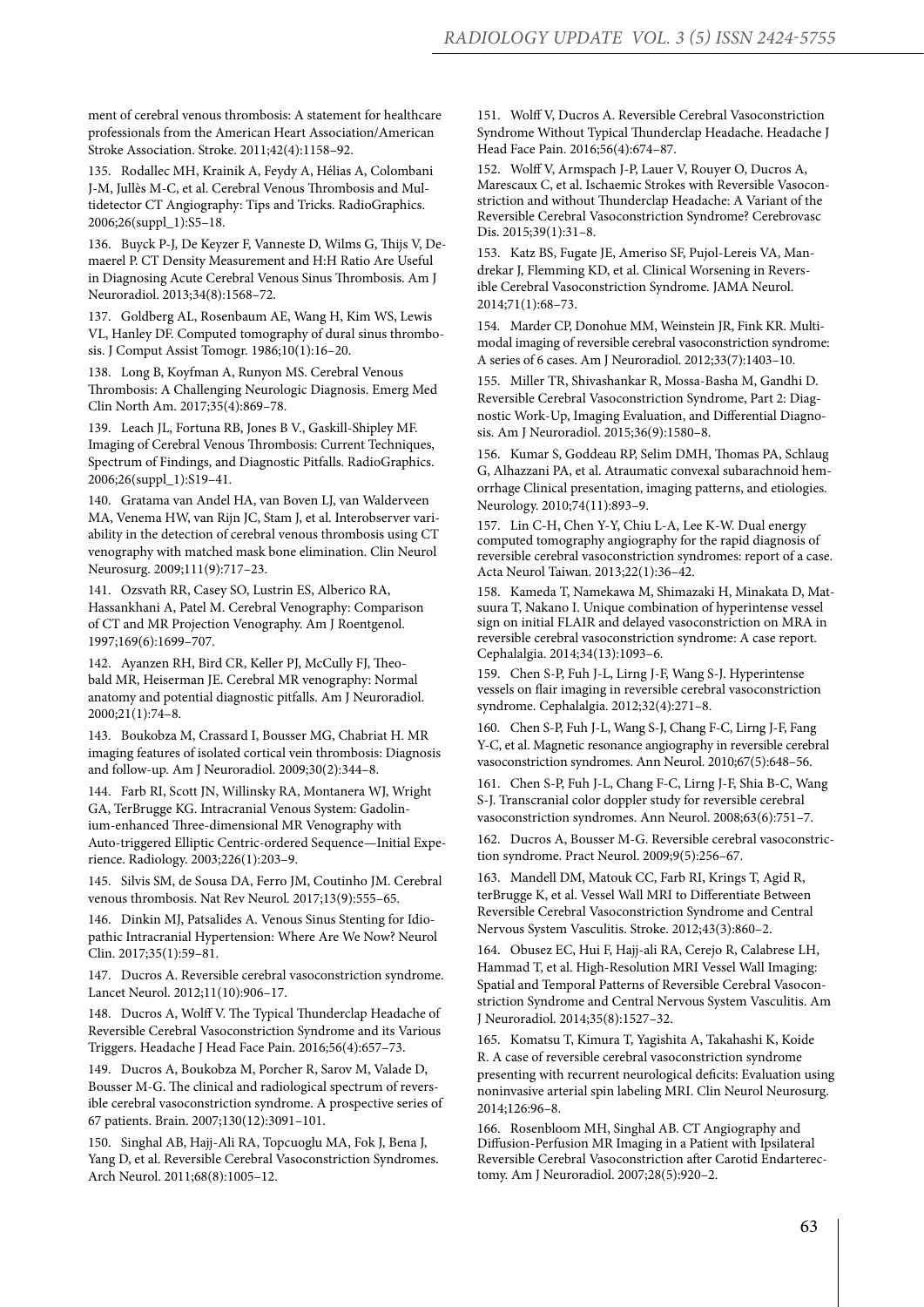167. Zhao WY, Krings T, Alvarez H, Ozanne A, Holmin S, Lasjaunias P. Management of spontaneous haemorrhagic intracranial vertebrobasilar dissection: review of 21 consecutive cases. Acta Neurochir (Wien). 2007;149(6):585–96; discussion 596.

168. Santos-Franco JA, Zenteno M, Lee A. Dissecting aneurysms of the vertebrobasilar system. A comprehensive review on natural history and treatment options. Neurosurg Rev. 2008;31(2):131–40.

169. Metso A, Metso T, Salonen O, Tatlisumak T. Response to Letter by Arnold et al. Stroke. 2007;38(11):141.

170. Debette S, Compter A, Labeyrie M-A, Uyttenboogaart M, Metso TM, Majersik JJ, et al. Epidemiology, pathophysiology, diagnosis, and management of intracranial artery dissection. Lancet Neurol. 2015;14(6):640–54.

171. Wang Y, Lou X, Li Y, Sui B, Sun S, Li C, et al. Imaging investigation of intracranial arterial dissecting aneurysms by using 3 T high-resolution MRI and DSA: from the interventional neuroradiologists' view. Acta Neurochir (Wien). 2014;156(3):515–  $25$ 

172. Mizutani T. Natural course of intracranial arterial dissections. J Neurosurg. 2011;114(4):1037–44.

173. Ahn SS, Kim BM, Suh SH, Kim DJ, Kim DI, Shin YS, et al. Spontaneous Symptomatic Intracranial Vertebrobasilar Dissection: Initial and Follow-up Imaging Findings. Radiology. 2012;264(1):196–202.

174. Kilarski LL, Rutten-Jacobs LCA, Bevan S, Baker R, Hassan A, Hughes DA, et al. Prevalence of CADASIL and fabry disease in a cohort of MRI defined younger onset Lacunar Stroke. Kaya N, editor. PLoS One. 2015;10(8):e0136352.

175. Moreton FC, Razvi SSM, Davidson R, Muir KW. Changing clinical patterns and increasing prevalence in CADASIL. Acta Neurol Scand. 2014;130(3):197–203.

176. Razvi SSM, Davidson R, Bone I, Muir K. The prevalence of cerebral autosomal dominant arteriopathy with subcortical infarcts and leucoencepnalopathy (CADASIL) in the west of Scotland. J Neurol Neurosurg Psychiatry. 2005;76(5):739-41.

177. Narayan SK, Gorman G, Kalaria RN, Ford GA, Chinnery PF. The minimum prevalence of CADASIL in northeast England. Neurology. 2012;78(13):1025–7.

178. Kilarski LL, Rutten-Jacobs LCA, Bevan S, Baker R, Hassan A, Hughes DA, et al. Prevalence of CADASIL and fabry disease in a cohort of MRI defined younger onset Lacunar Stroke. Kaya N, editor. PLoS One. 2015;10(8):e0136352.

179. Chabriat H, Joutel A, Dichgans M, Tournier-Lasserve E, Bousser M-G. CADASIL. Lancet Neurol. 2009;8(7):643–53.

180. Stromillo ML, Dotti MT, Battaglini M, Mortilla M, Bianchi S, Plewnia K, et al. Structural and metabolic brain abnormalities in preclinical cerebral autosomal dominant arteriopathy with subcortical infarcts and leucoencephalopathy. J Neurol Neurosurg Psychiatry. 2009;80(1):41–7.

181. Zhu S, Nahas SJ. CADASIL: Imaging Characteristics and Clinical Correlation. Curr Pain Headache Rep. 2016;20(10):57.

182. Auer DP, Pütz B, Gössl C, Elbel G-K, Gasser T, Dichgans M. Differential Lesion Patterns in CADASIL and Sporadic Subcortical Arteriosclerotic Encephalopathy: MR Imaging Study with Statistical Parametric Group Comparison. Radiology. 2001;218(2):443–51.

183. Di Donato I, Bianchi S, De Stefano N, Dichgans M, Dotti MT, Duering M, et al. Cerebral Autosomal Dominant Arteriopathy with Subcortical Infarcts and Leukoencephalopathy (CA-DASIL) as a model of small vessel disease: update on clinical, diagnostic, and management aspects. BMC Med. 2017;15(1):41.

184. Singhal S, Rich P, Markus HS. The spatial distribution of MR imaging abnormalities in cerebral autosomal dominant arteriopathy with subcortical infarcts and leukoencephalopathy and their relationship to age and clinical features. Am J Neuroradiol. 2005;26(10):2481–7.

185. Coulthard A, Blank SC, Bushby K, Kalaria RN, Burn DJ. Distribution of cranial MRI abnormalities in patients with symptomatic and subclinical CADASIL. Br J Radiol. 2000;73(867):256–65.

186. Pavlakis SG, Phillips PC, DiMauro S, De Vivo DC, Rowland LP. Mitochondrial myopathy, encephalopathy, lactic acidosis, and strokelike episodes: A distinctive clinical syndrome. Ann Neurol. 1984;16(4):481–8.

187. Hirano M, Ricci E, Koenigsberger MR, Defendini R, Pavlakis SG, DeVivo DC, et al. Melas: an original case and clinical criteria for diagnosis. Neuromuscul Disord. 1992;2(2):125–35.

188. Malhotra K, Liebeskind DS. Imaging of MELAS. Curr Pain Headache Rep. 2016;20(9):54.

189. Ito H, Mori K, Kagami S. Neuroimaging of stroke-like episodes in MELAS. Brain Dev. 2011;33(4):283–8.

190. Walecka A. CT and MRI imaging of the brain in MELAS syndrome. Polish J Radiol. 2013;78(3):61–5.

191. Pauli W, Zarzycki A, Krzyształowski A, Walecka A. CT and MRI imaging of the brain in MELAS syndrome. Polish J Radiol. 2013;78(3):61–5.

192. Kim IO, Kim JH, Kim WS, Hwang YS, Yeon KM, Han MC. Mitochondrial myopathy-encephalopathy-lactic acidosis-and strokelike episodes (MELAS) syndrome: CT and MR findings in seven children. AJR Am J Roentgenol. 1996;166(3):641–5.

193. Schaefer PW, Buonanno FS, Gonzalez RG, Schwamm LH. Diffusion-weighted imaging discriminates between cytotoxic and vasogenic edema in a patient with eclampsia. Stroke. 1997;28(5):1082–5.

194. Kim JH, Lim MK, Jeon TY, Rha JH, Eo H, Yoo SY, et al. Diffusion and perfusion characteristics of MELAS (mitochondrial myopathy, encephalopathy, lactic acidosis, and stroke-like episode) in thirteen patients. Korean J Radiol. 2011;12(1):15–24.

195. Yonemura K, Hasegawa Y, Kimura K, Minematsu K, Yamaguchi T. Diffusion-weighted MR imaging in a case of mitochondrial myopathy, encephalopathy, lactic acidosis, and strokelike episodes. AJNR Am J Neuroradiol. 2001;22(2):269– 72.

196. Abe K, Yoshimura H, Tanaka H, Fujita N, Hikita T, Sakoda S. Comparison of conventional and diffusion-weighted MRI and proton MR spectroscopy in patients with mitochondrial encephalomyopathy, lactic acidosis, and stroke-like events. Neuroradiology. 2004;46(2):113–7.

197. Ito H, Mori K, Harada M, Minato M, Naito E, Takeuchi M, et al. Serial brain imaging analysis of stroke-like episodes in MELAS. Brain Dev. 2008;30(7):483–8.

198. Tzoulis C, Bindoff LA. Serial Diffusion Imaging in a Case of Mitochondrial Encephalomyopathy, Lactic Acidosis, and Stroke-Like Episodes. Stroke. 2009;40(2):e15-7.

199. Koga Y, Akita Y, Nishioka J, Yatsuga S, Povalko N, Tanabe Y, et al. L-Arginine improves the symptoms of strokelike epi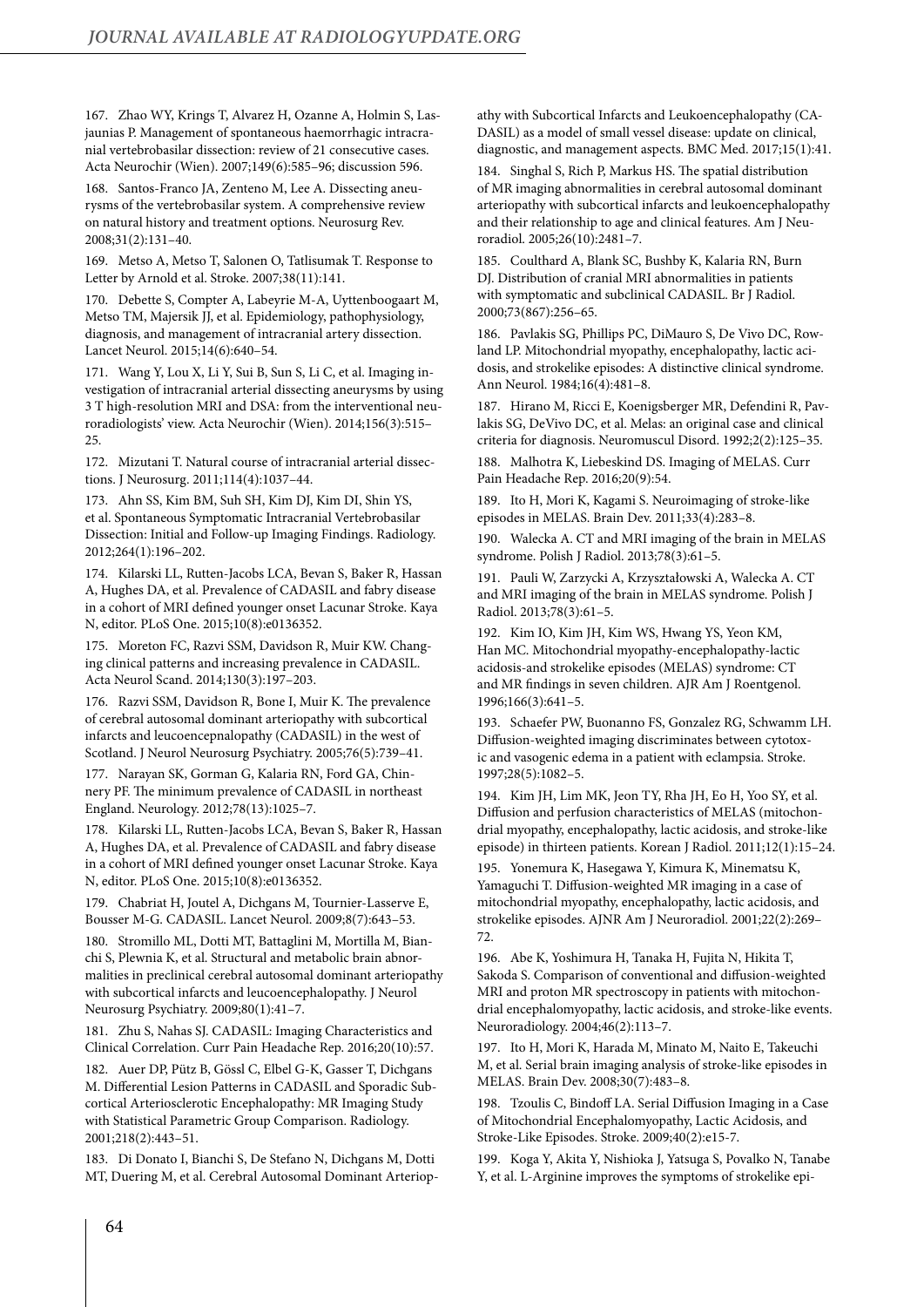sodes in MELAS. Neurology. 2005;64(4):710–2.

200. Nishioka J, Akita Y, Yatsuga S, Katayama K, Matsuishi T, Ishibashi M, et al. Inappropriate intracranial hemodynamics in the natural course of MELAS. Brain Dev. 2008;30(2):100–5.

201. Yeh H-L, Chen Y-K, Chen W-H, Wang H-C, Chiu H-C, Lien L-M, et al. Perfusion status of the stroke-like lesion at the hyperacute stage in MELAS. Brain Dev. 2013;35(2):158–64.

202. Ikawa M, Okazawa H, Arakawa K, Kudo T, Kimura H, Fujibayashi Y, et al. PET imaging of redox and energy states in stroke-like episodes of MELAS. Mitochondrion. 2009;9(2):144–8.

203. Ikawa M, Yoneda M, Muramatsu T, Matsunaga A, Tsujikawa T, Yamamoto T, et al. Detection of preclinically latent hyperperfusion due to stroke-like episodes by arterial spin-labeling perfusion MRI in MELAS patients. Mitochondrion. 2013;13(6):676–80.

204. Xie S. MR OEF Imaging in MELAS. Methods Enzymol. 2014;547:433–44.

205. Kamada K, Takeuchi F, Houkin K, Kitagawa M, Kuriki S, Ogata A, et al. Reversible brain dysfunction in MELAS: MEG, and (1)H MRS analysis. J Neurol Neurosurg Psychiatry. 2001;70(5):675–8.

206. Kodaka R, Itagaki Y, Matsumoto M, Nagai T, Okada S. A transcranial doppler ultrasonography study of cerebrovascular CO2 reactivity in mitochondrial encephalomyopathy. Stroke. 1996;27(8):1350–3.

207. Suzuki J, Kodama N. Moyamoya disease--a review. Stroke. 1983;14(1):104–9.

208. Baba T, Houkin K, Kuroda S. Novel epidemiological features of moyamoya disease. J Neurol Neurosurg Psychiatry. 2008;79(8):900–4.

209. Xie A, Luo L, Ding Y, Li G. Ischemic and hemorrhagic moyamoya disease in adults: CT findings. Int J Clin Exp Med. 2015;8(11):21351–7.

210. Takahashi M, Miyauchi T, Kowada M. Computed tomography of Moyamoya disease: demonstration of occluded arteries and collateral vessels as important diagnostic signs. Radiology. 1980;134(3):671–6.

211. Kim J-M, Lee S-H, Roh J-K. Changing ischaemic lesion patterns in adult moyamoya disease. J Neurol Neurosurg Psychiatry. 2009;80(1):36–40.

212. Fujimura M, Bang OY, Kim JS. Moyamoya disease. Front Neurol Neurosci. 2016;40:204–20.

213. Yamada I, Matsushima Y, Suzuki S. Moyamoya disease: diagnosis with three-dimensional time-of-flight MR angiography. Radiology. 1992;184(3):773–8.

214. Brady AP, Stack JP, Ennis JT. Moyamoya disease--imaging with magnetic resonance. Clin Radiol. 1990;42(2):138–41.

215. Yamada I, Suzuki S, Matsushima Y. Moyamoya disease: comparison of assessment with MR angiography and MR imaging versus conventional angiography. Radiology. 1995;196(1):211–8.

216. Ohta T, Tanaka H, Kuroiwa T. Diffuse leptomeningeal enhancement, "ivy sign, " in magnetic resonance images of moyamoya disease in childhood: case report. Neurosurgery. 1995;37(5):1009-12.

217. Le-BaoYu L-B, Zhang Q, Shi Z-Y, Wang M-Q, Zhang D. High-resolution Magnetic Resonance Imaging of Moyamoya Disease. Chin Med J (Engl). 2015;128(23):3231.

218. Yuan M, Liu Z, Wang Z, Li B, Xu L, Xiao X. High-resolution MR imaging of the arterial wall in moyamoya disease. Neurosci Lett. 2015;584:77–82.

219. Ryoo S, Cha J, Kim SJ, Choi JW, Ki C-S, Kim KH, et al. High-Resolution Magnetic Resonance Wall Imaging Findings of Moyamoya Disease. Stroke. 2014;45(8):2457–60.

220. Kim YJ, Lee DH, Kwon JY, Kang DW, Suh DC, Kim JS, et al. High resolution MRI difference between moyamoya disease and intracranial atherosclerosis. Eur J Neurol. 2013;20(9):1311–8.

221. Rafay MF, Armstrong D, Dirks P, MacGregor DL, deVeber G. Patterns of cerebral ischemia in children with moyamoya. Pediatr Neurol. 2015;52(1):65–72.

222. Kuroda S, Kashiwazaki D, Ishikawa T, Nakayama N, Houkin K. Incidence, Locations, and Longitudinal Course of Silent Microbleeds in Moyamoya Disease. Stroke. 2013;44(2):516–8.

223. Kikuta K, Takagi Y, Nozaki K, Sawamoto N, Fukuyama H, Hashimoto N. The presence of multiple microbleeds as a predictor of subsequent cerebral hemorrhage in patients with moyamoya disease. Neurosurgery. 2008;62(1):104–11.

224. Suzuki J, Takaku A. Cerebrovascular "Moyamoya" Disease. Arch Neurol. 1969;20(3):288.

225. Sasagawa A, Mikami T, Hirano T, Akiyama Y, Mikuni N. Characteristics of cerebral hemodynamics assessed by CT perfusion in moyamoya disease. J Clin Neurosci. 2018;47:183–9.

226. Toscano M, Puledda F, Viganò A, Vicenzini E, Guidetti G, Lenzi GL, et al. Hemodynamic features of non-aneurysmal subarachnoid hemorrhage in a case of familial moyamoya disease: a transcranial Doppler ultrasound study. Eur Neurol. 2014;72(5–6):330–2.

227. Lee W-J, Jung K-H, Lee K-J, Kim J-M, Lee S-T, Chu K, et al. Sonographic findings associated with stenosis progression and vascular complications in moyamoya disease. J Neurosurg. 2016;125(3):689–97.

228. Hara S, Tanaka Y, Ueda Y, Hayashi S, Inaji M, Ishiwata K, et al. Noninvasive Evaluation of CBF and Perfusion Delay of Moyamoya Disease Using Arterial Spin-Labeling MRI with Multiple Postlabeling Delays: Comparison with 15 O-Gas PET and DSC-MRI. Am J Neuroradiol. 2017;38(4):696–702.

229. Kuhn FP, Warnock G, Schweingruber T, Sommerauer M, Buck A, Khan N. Quantitative H2[15O]-PET in Pediatric Moyamoya Disease: Evaluating Perfusion before and after Cerebral Revascularization. J Stroke Cerebrovasc Dis. 2015;24(5):965–71.

230. Lee M, Zaharchuk G, Guzman R, Achrol A, Bell-Stephens T, Steinberg GK. Quantitative hemodynamic studies in moyamoya disease. Neurosurg Focus. 2009;26(4):E5.

231. Pantoni L. Cerebral small vessel disease: from pathogenesis and clinical characteristics to therapeutic challenges. Lancet Neurol. 2010;9(7):689–701.

232. Keage HA, Carare RO, Friedland RP, Ince PG, Love S, Nicoll JA, et al. Population studies of sporadic cerebral amyloid angiopathy and dementia: a systematic review. BMC Neurol. 2009;9(1):3.

233. Gorelick PB, Scuteri A, Black SE, DeCarli C, Greenberg SM, Iadecola C, et al. Vascular Contributions to Cognitive Impairment and Dementia. Stroke. 2011;42(9):2672–713.

234. Rosand J, Muzikansky A, Kumar A, Wisco JJ, Smith EE, Betensky RA, et al. Spatial clustering of hemorrhages in probable cerebral amyloid angiopathy. Ann Neurol. 2005;58(3):459–62.